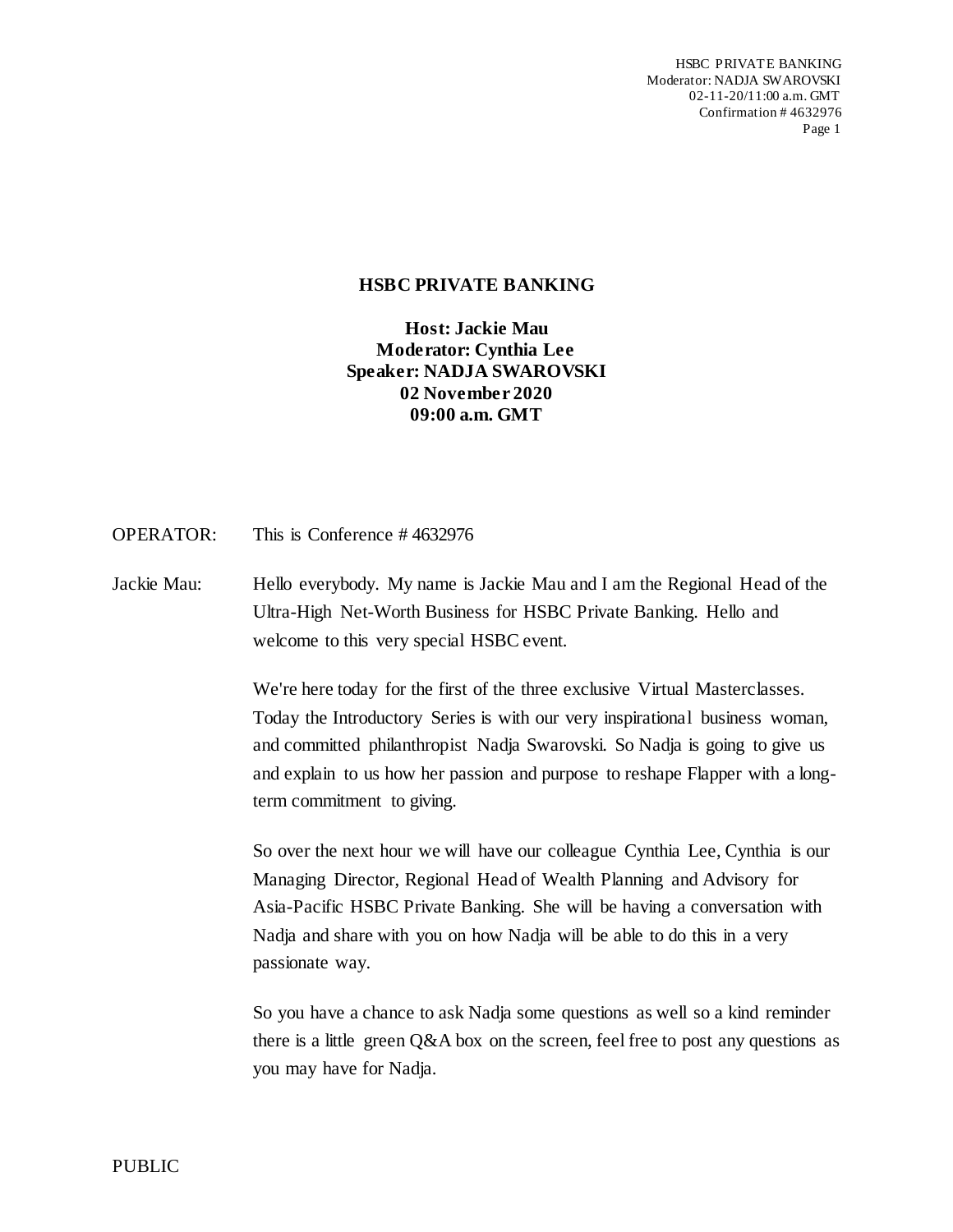And so after the session we hope to be able to gain insights and ideas that can help you inspire to find a personal values and passion on how these can align with your family values, wealth, and vice versa.

So without further ado I'll pass the time to Cynthia and Nadja.

Cynthia?

Cynthia Lee: Thank you very much Jackie, yes.

Well it is of such a great honor today you know, for us to be able to host you know, you Ms. Nadja Swarovski to be you know, the first you know, guest speaker for series of our Next Generation Masterclass.

Now I'm sure you know, Nadja probably needs no introduction and I am mindful of the fact that I probably wouldn't do her justice you know, in terms of trying to you know, introduce her but I do want if I may therefore you know, we start the conversation a little bit of a fireside chat you know, with Nadja just to highlight you know, maybe a few facts about Nadja for the  $-$  for the – for the benefit of the audience which you might not know.

So Nadja in fact represents you know, the Fifth Generation of the you know, Swarovski family and a very, very coincidentally I think she joined the family business and the family company in the year 1995 which is exactly you know, at that time, a hundred years you know, after the business was founded by her great, great, great – great-great-grandfather, you know, Mr. Daniel Swarovski.

You know, in addition you know, you know, obviously Nadja is this you know, in the – she's a member of the Executive Board of the Company and she helps lead the Global Branch Strategy and Communications of the business.

Now we'll be also as we carry along the conversation talk a little bit about Nadja chair – chairwomanship, you know, in the Swarovski Foundation and a lot of the great things that she has done you know, you know, on the Company but also you know, alongside you know, with the Foundation.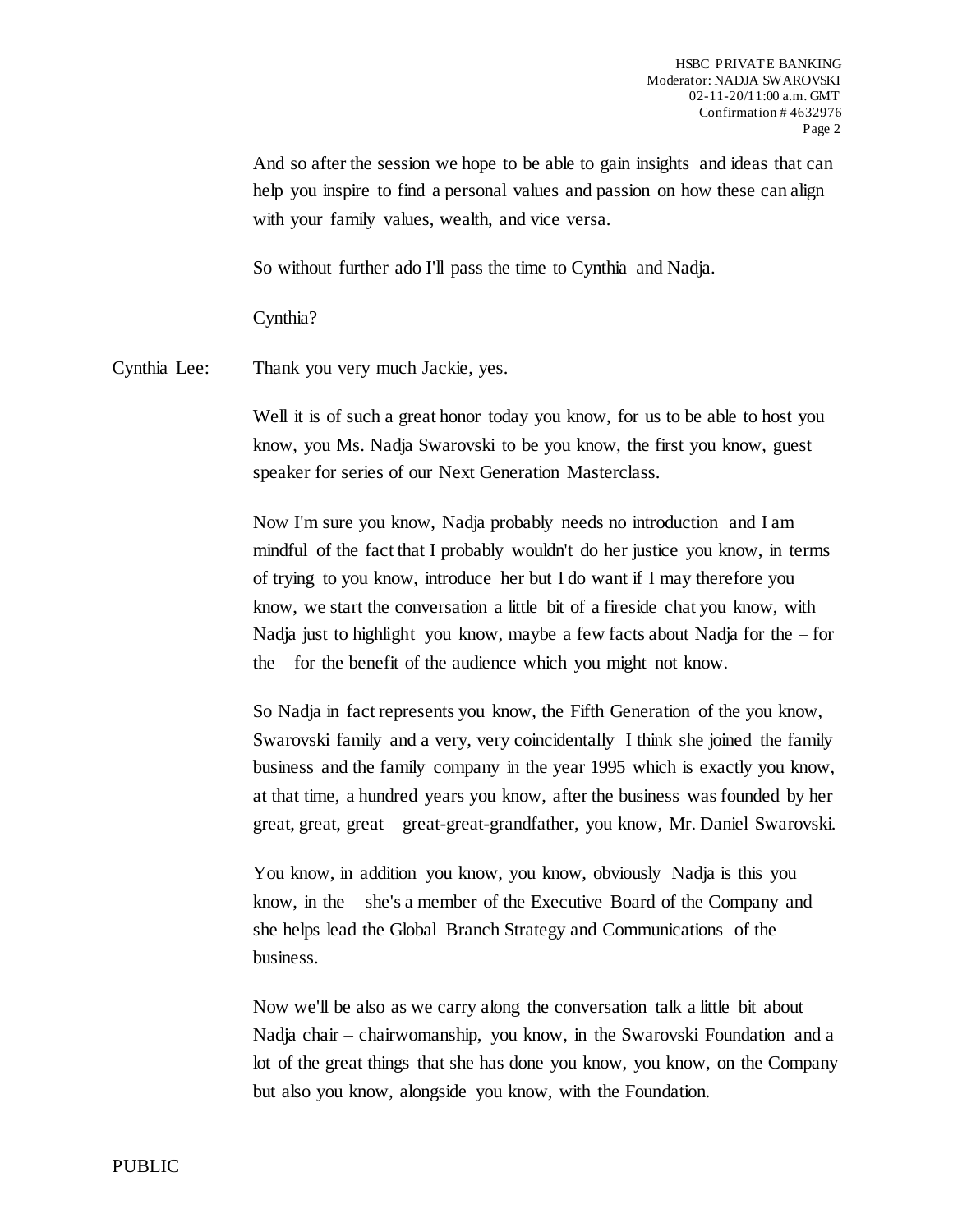So Nadja, good morning to you. You have a very lovely background, nicely set you know, which is very refreshing you know, for all of us.

May I start by asking a question that I usually ask you know, for family members or for fifth generation of family members that I met for the first time. You think your intention or did it you know, ever is you know, for you until started you know, in your family business or at a time you know, what are your thoughts along those things, yes?

Nadja Swarovski: Well Cynthia, first of all can I just say, it's such a pleasure to be here with you. Thank you so much for asking me. It's such an honor. I really appreciate and respect your Bank and I love the building you're in. From my days living in Hong Kong it was always a very, very impressive building to walk past.

But and yes now I don't know if you can hear it ...

Cynthia Lee: Yes.

Nadja Swarovski: ... but it's very fresh outside and starting to rain, cats and dogs. I might have to close a window in a minute.

> But in any case yes it's interesting that you asked that question, did I ever wanted to join the family business. So you know, I am the fifth generation and I come from the side of the family which you know, the business was started by my great-great-grandfather, Daniel Swarovski, who came from Bohemia which is now the Czech Republic but back then it was part of Germany and Bohemia was indigenous to crystal cutting so everyone was cutting crystal including Daniel Swarovski.

But he actually invented a machine that could cut crystals faster, and less amount of – with greater quality in greater quantity and he thought he needed to take this machine and take it away from his competition and that is why he moved to Austria.

You know, he was actually in immigrant so to speak coming as a German to Austria so that was already a big issue for him and he was the employer of all the people in the town that he settled in.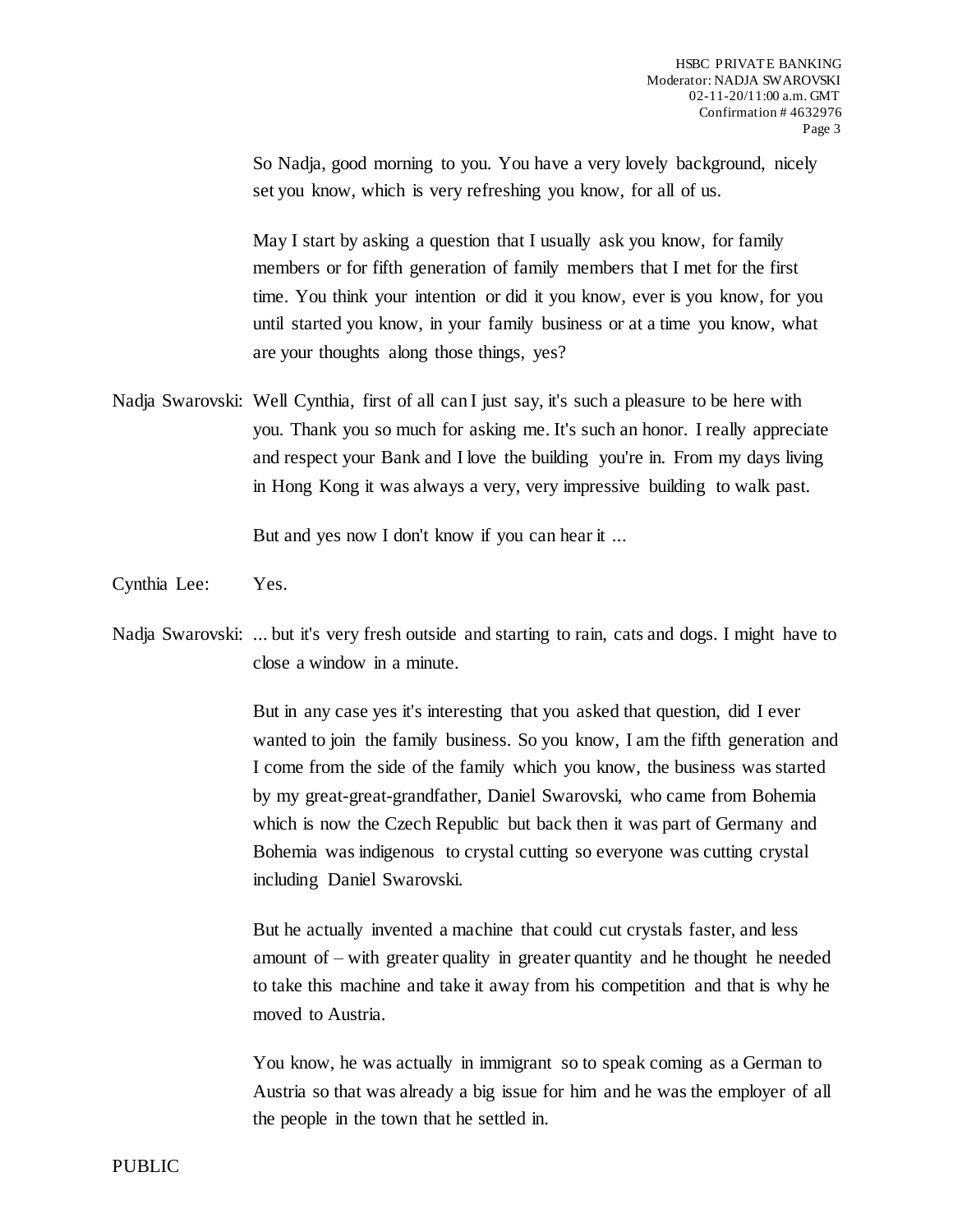And I think that fact is so important you know, because it really kind of shaped his attitude towards giving, towards inclusion; diversity was already a big topic, him being that immigrant. But most importantly everything was based on hard work so everyone was involved in building this business, Daniel Swarovski, his three sons, his wife; his wife would cook for everyone and that (kind of) support evolved into eventually creating an entire canteen for all the factory workers.

Within five years he employed 100 people and then that evolved into creating housing for the employees, encouraging them to have their gardens; he developed a cycling club just to make sure that there was tremendous unity; he developed a band, so you know, he was very, very closely knit with his colleagues and coworkers as he called them. He didn't call them employees, he called them coworkers.

And he really ...

## Cynthia Lee: Yes, yes.

Nadja Swarovski: ... (inaudible) that actually you can only achieve lasting success if you don't just think of yourself but think of others, and that means your colleagues, your coworkers but also most importantly the customer in the case of business.

> And in the case of the customer you know, at that time in 1895 we saw diamonds but those diamonds were predominantly worn by royalty and he felt that he wants every woman to know what it feels like to wear a diamond by giving her an affordable diamond, and that's that crystal.

> And I have to say, what he developed clearly – truly created a trend in the industry. We you know, see the Flapper era, we see all the beading and embroidery, you see the Art Deco era, suddenly became the stars of the silver screen you know, where you really saw a lot of crystal use, anything that  $-\text{in}$ the films that was meant to be a diamond was nothing but a crystal from – for us to (inaudible).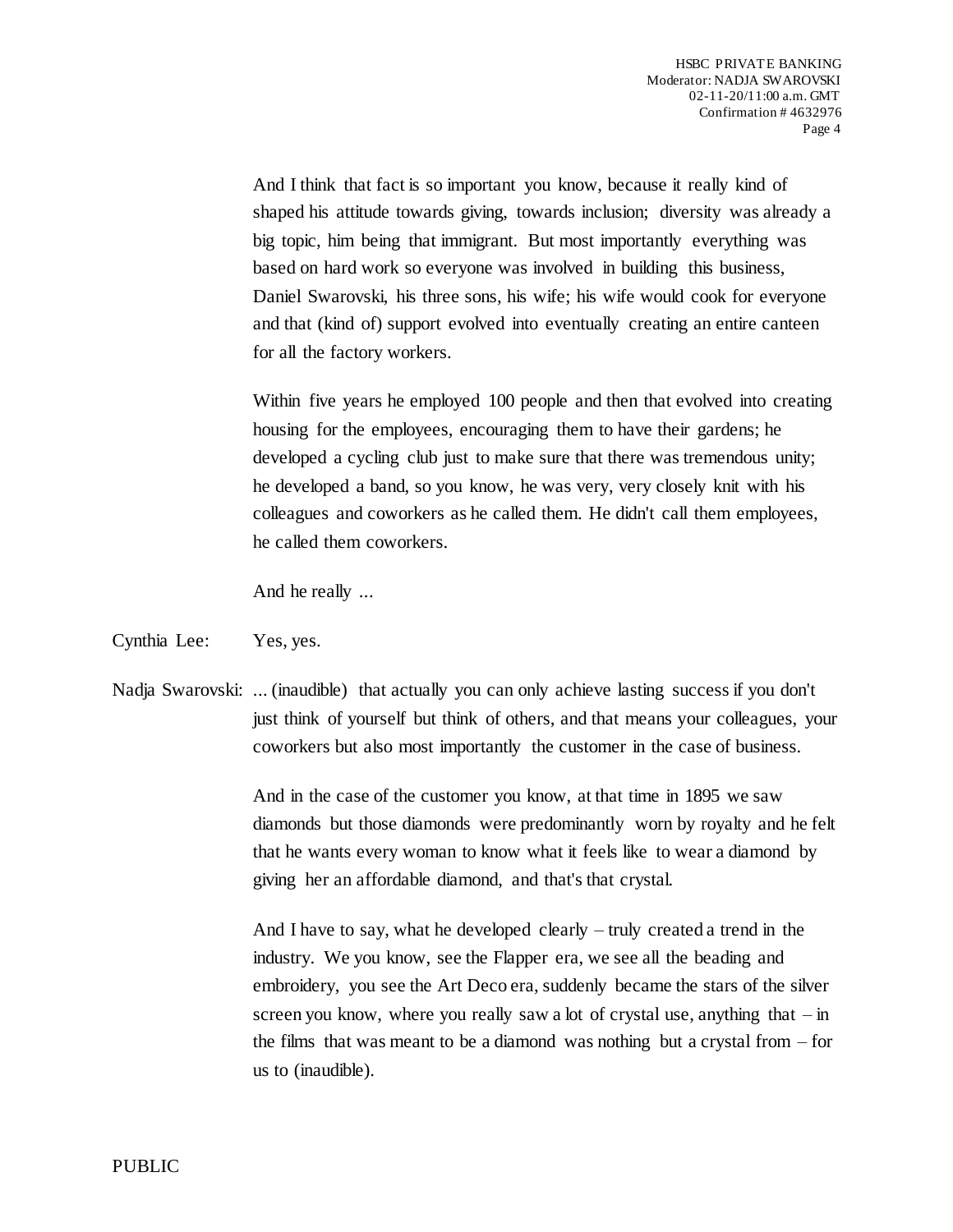And then eventually the style icons happened in Paris in the '40s, you know, "Coco" Chanel, Christian Dior, and these are all people that my great-greatgrandfather worked with, but what I really latched onto and what really motivated me was his very kind of humane attitude to empower women, to empower women to feel great and to feel glamorous and to adorn themselves you know.

So to grow up in that kind of environment with those values always instill an incredible sense of pride within myself.

So the son that Daniel Swarovski had, my great-grandfather he was ...

Cynthia Lee: Grandfather, yes?

Nadja Swarovski: ... I come from the engineering side of the family and lastly was my father who was really running our plant in Austria for 45 years, before that was my grandfather, and our houses literally next to the factory. I mean I would look out my window and saw the factory and the big Swarovski sign so I feel like I grew up with Swarovski in my forehead. It was all about Swarovski.

> So to answer your question, secretly, yes. I had tremendous motivation from my forefathers, yet and as a token I felt, well, maybe there's something else besides this town and Swarovski family and business.

> And I also would like to mention that I was  $-I$  am a woman so quite frankly there was no expectation of a woman and I'm the fifth generation to work in the business.

So I felt it was really important for me to leave home to study abroad, to really find my own identity and find my true calling and find my passion so having grown up in Austria in this town where my father employed the parents of my friends which was a big challenge you know, because I just wanted to be not the child of my parents – of my children's – of my friends parent's employer, I wanted to be the friend. I wanted to be equal. I wanted to be one of them ...

Cynthia Lee: (Right).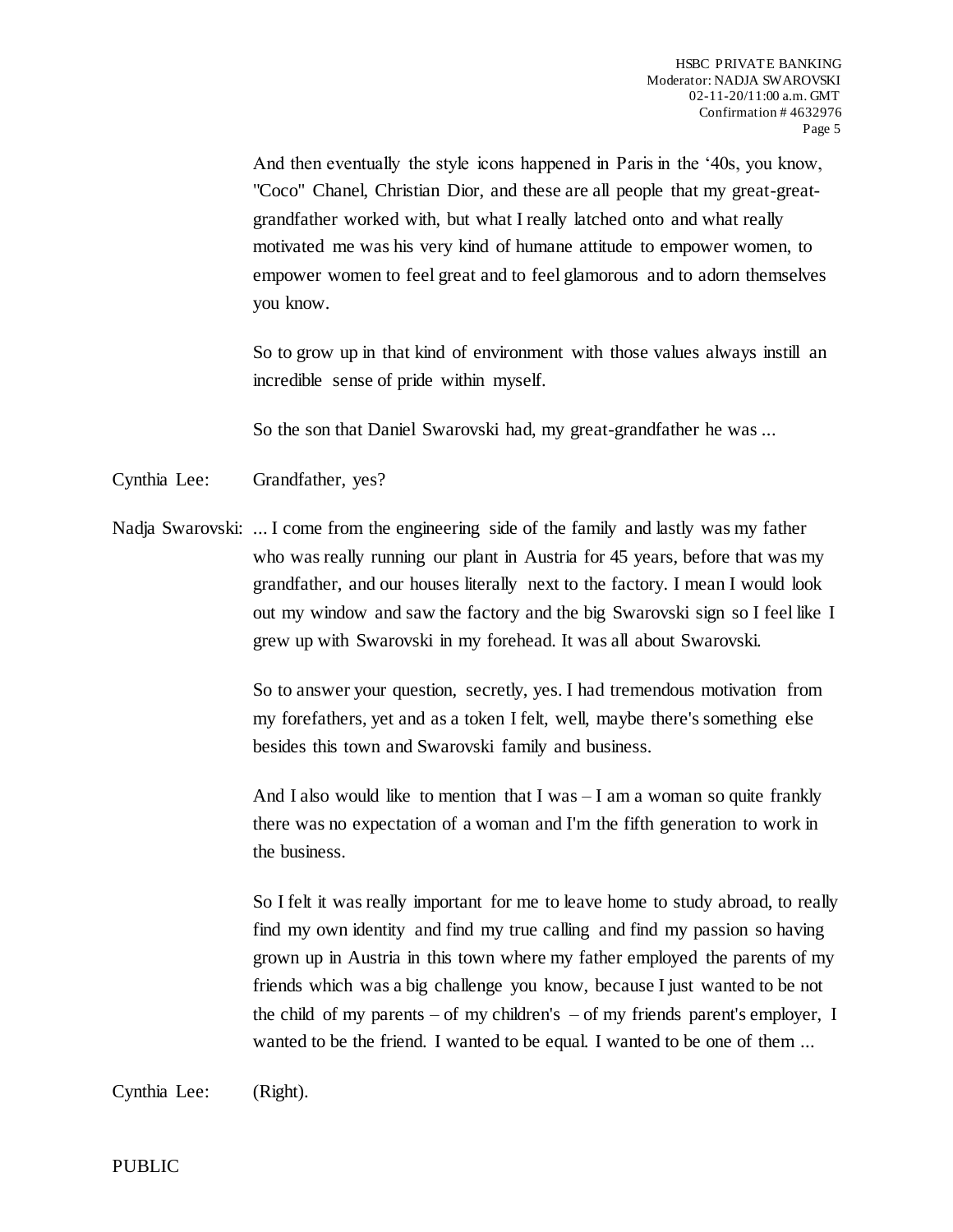Nadja Swarovski: ... and sometimes that didn't happen. They didn't treat me like one of them.

And I just felt a weight, just I am who I am, by putting something on my shoulders so it was really important for me to get away.

So I went to Germany, went to boarding school, and then eventually went to boarding school in Massachusetts; eventually I studied in the United States and my name was Nadja S., because people could not pronounce the name Swarovski. And you know, why? I loved it because suddenly people saw me for Nadja, not the Swarovski fifth generation you know, family member and it was wonderful.

And then I found my passion in art history and foreign languages and that's what I studied. And then after university I went to New York and continued their at Sotheby's and at Gagosian Gallery. And you know, it was such a – and this is certainly something that I encourage my children to do or any young – the young generation, find your passion, find what you're really good at you know, and find that self-confidence, then also in getting good grades.

And – but I think the most important thing is to combine that intellect with your heart so your passion because that gives you unlimited energy and motivation. And then fuel that will education, and become very good at it.

So then eventually in New York I worked for other different firms. I worked – I was exposed to the fashion industry via Eleanor Lambert who is considered the doyenne of American ...

Cynthia Lee: Right.

- Nadja Swarovski: ... creations and ...
- Cynthia Lee: Yes.
- Nadja Swarovski: ... you know, we had come client such as Tiffany's so it was the one of who exposed me to you know, to this wonderful company Tiffany's that I admire and adore. And again talking about history and heritage, Tiffany's is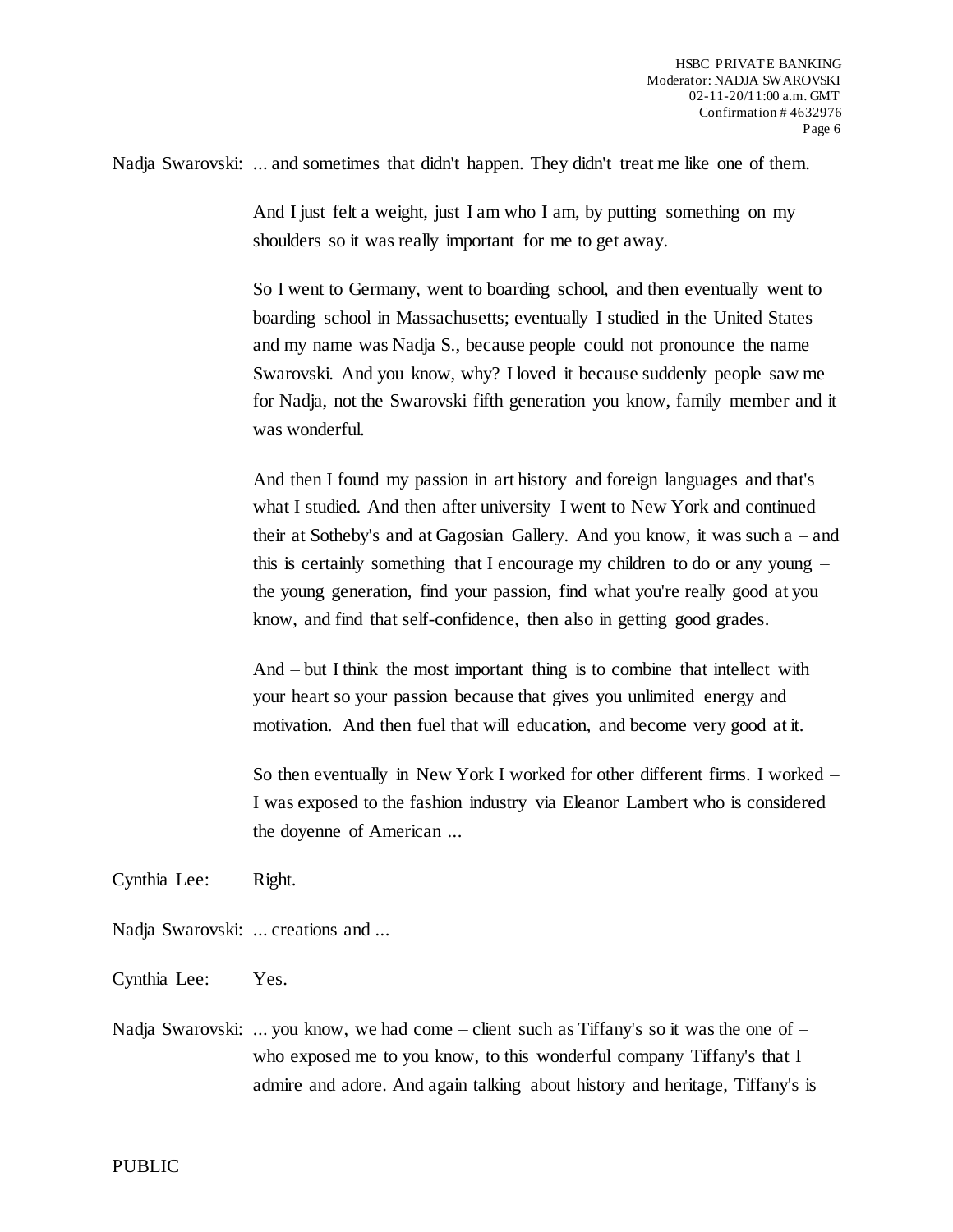incredible and it's incredible to see how Tiffany's has evolved you know, from originally being a lamp manufacturer, not a jewelry ...

Cynthia Lee: Yes.

Nadja Swarovski: ... manufacturer or you know,.

And then also I found myself working and representing family businesses in fashion such as the Mussolini family, the (Trussardi) family, and Valentino and I thought what am I doing in New York City representing European family businesses with their roots in fashion. And that was my aha moment. I thought, well wait a minute, I have a family business, it's roots are in fashion, we're European, let's look at that.

And this was at a time – this was 1993-'94 –'92, '93, '94 when Swarovski was really known for its crystal figurines, and that nobody was talking about our heritage in fashion you know, and this is where I thought about the collaboration that my grandfather used to tell me about, "Coco" Chanel herself, and Christian Dior, and I thought well where are the Chanels and the Christian Diors of the world.

So that was my motivation. I thought no, our heritage and I have to bring Swarovski back to that and I really – I started to look around in the fashion industry and you know, I was looking for my grandfather's equivalent of Dior and I found that in being – within the man Alexander McQueen.

Alexander McQueen was an unknown, young designer. He didn't have money. He needed financial support and you know, what we needed, we needed creativity. We needed somebody who could demonstrate how beautiful you could use that crystal within fashion. So we supported him. That support was nothing.

But it just shows you how far a little bit of financial support can go you know, and this really kind of – what Alexander McQueen did was the crystal on the catwalk, certainly unleashed a trend and all these other designers wanted to be like him and that man used Swarovski crystals.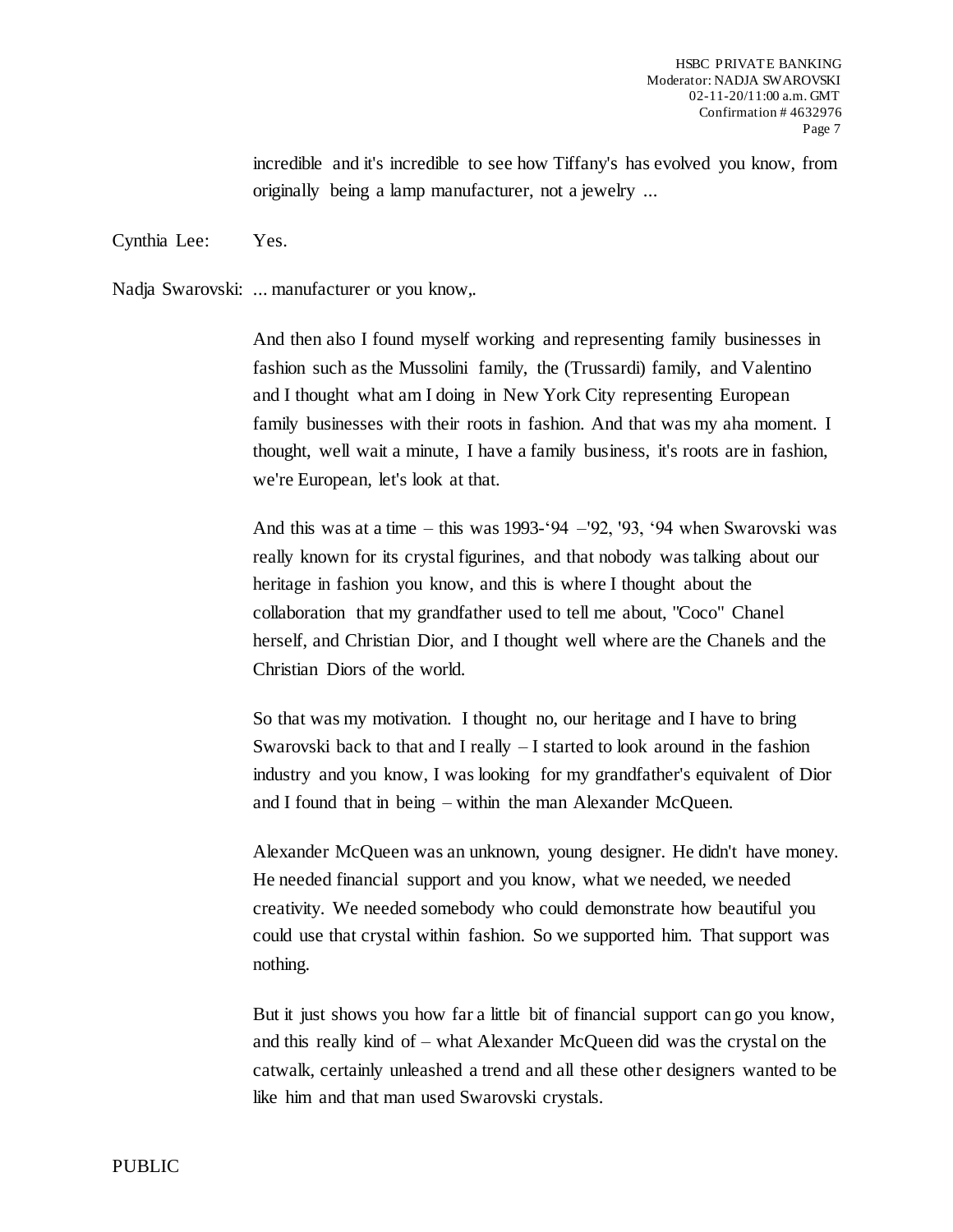So you know, and it had a financial impact and it repositioned the company back into fashion. And it had a brand impact but what was very interesting for me is you know, I finally felt that I could contribute to the family business because I went away, I got my credibility, I got my education, and I came back with talent that I had, that I was passionate about, and then I could bring into the company in order to have the company evolve.

So this is really  $-I$  think it's really important you know, to have the education and to have the experience.

And then you know, what happened with fashion, we also did the same thing with jewelry. We found young emerging jewelry designers, supported them, made it about them not about Swarovski because as I ...

Cynthia Lee: Right.

Nadja Swarovski: ... (inaudible) them, it reflect back on us anyway you know, and these  $-I$  have to say my art history background really allowed me to evaluate and find talent. You know, and I have to say, I have a fantastic team. I had a fantastic team around me.

> We – it's been amazing to watch how a lot of these young designers that we have supported, who were totally unknown have become success stories. You know, we gave them a little nudge. We gave them financial support. We gave them the crystal to work with because crystals really – was really associated with Haute Couture, so as an emerging designer that suddenly had the material to work with that seems expensive, just elevated them.

> But sometimes you know, that extra funding for a better photographer for the fashion show or funding to even be – able to participate during Fashion Week make such a difference in terms of the exposure for these designers.

And then we moved on to the chandelier business. You know, we did the same thing with ...

Cynthia Lee: Yes.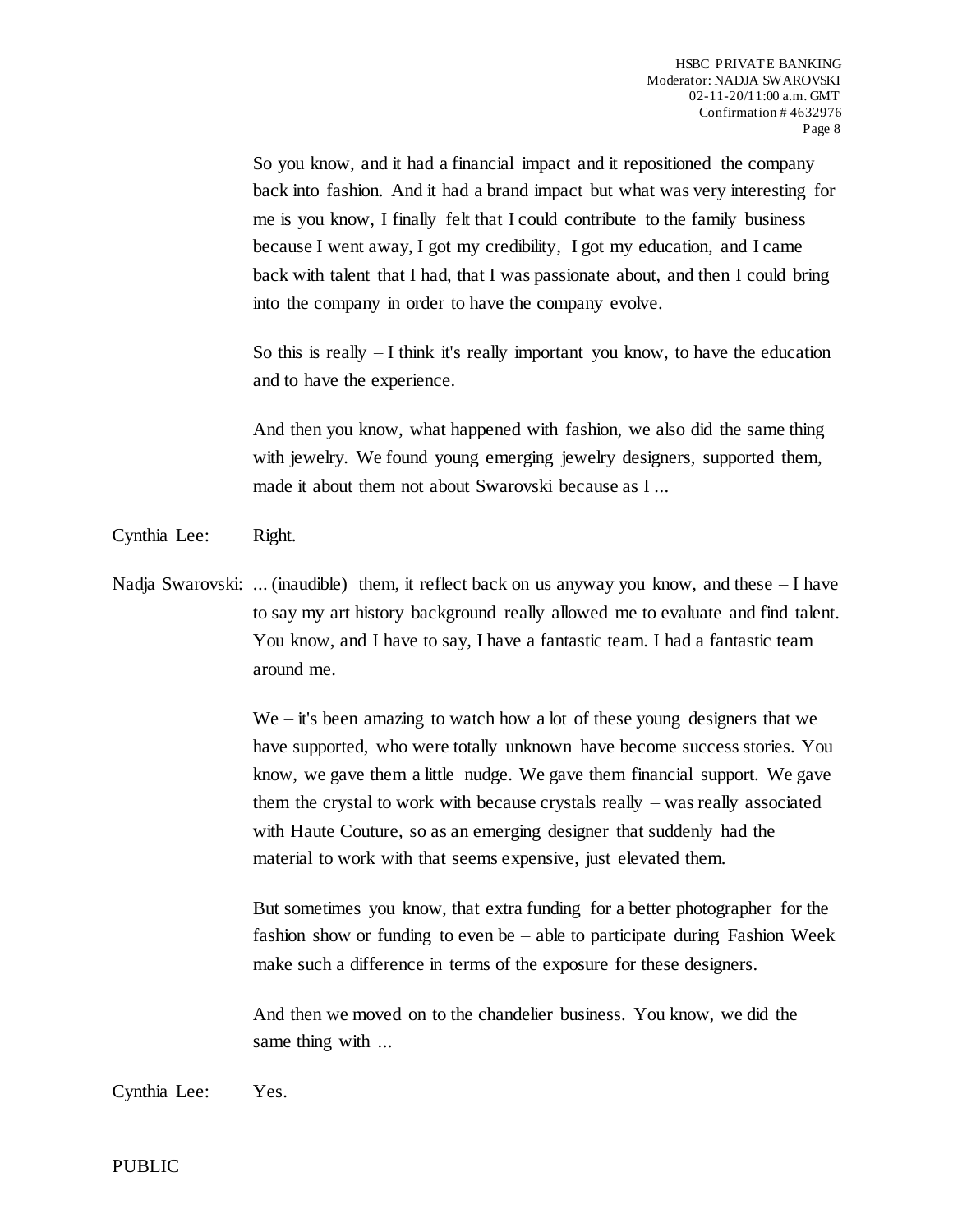Nadja Swarovski: ... (designers) people like Gigi Hadeed or Ron Arad, and  $I'll - a$  lot of these designers I have to say, said to me, "No. Why would I want to work with you? You do that swan. You make that duck. That has nothing to do with architecture." And I said, "No, no, no. it's crystal that we do." And crystal could be very important to you and your creations because it's nothing but a lens that captures the light and refracts it.

> And this was when again where I've actually  $-I$  didn't know how much I knew about crystal but I realize how much I actually was learning from my father and my grandfather you know, they would take me to the factory, every day, every weekend – every week and I had to go to the museum with my father. And no, it wasn't an art museum, it was really the technical museum where we looked at steam engines.

> But I felt you know, the technical knowledge about the crystal made the selling proposition very neutral to the designers. You know, and the designers are the imperatives. They don't want anyone to interfere with their ethos and their creative vision. So this is where we were then able to shape the conversation and say, well here is a technical material that will help your overall creation.

And ...

Cynthia Lee: Well, that is – yes, sorry, yes?

Nadja Swarovski: ... No. I just wanted to say ...

- Cynthia Lee: Go on.
- Nadja Swarovski: ... all these ...
- Cynthia Lee: Yes.

Nadja Swarovski: ... initiatives ...

Cynthia Lee: Yes.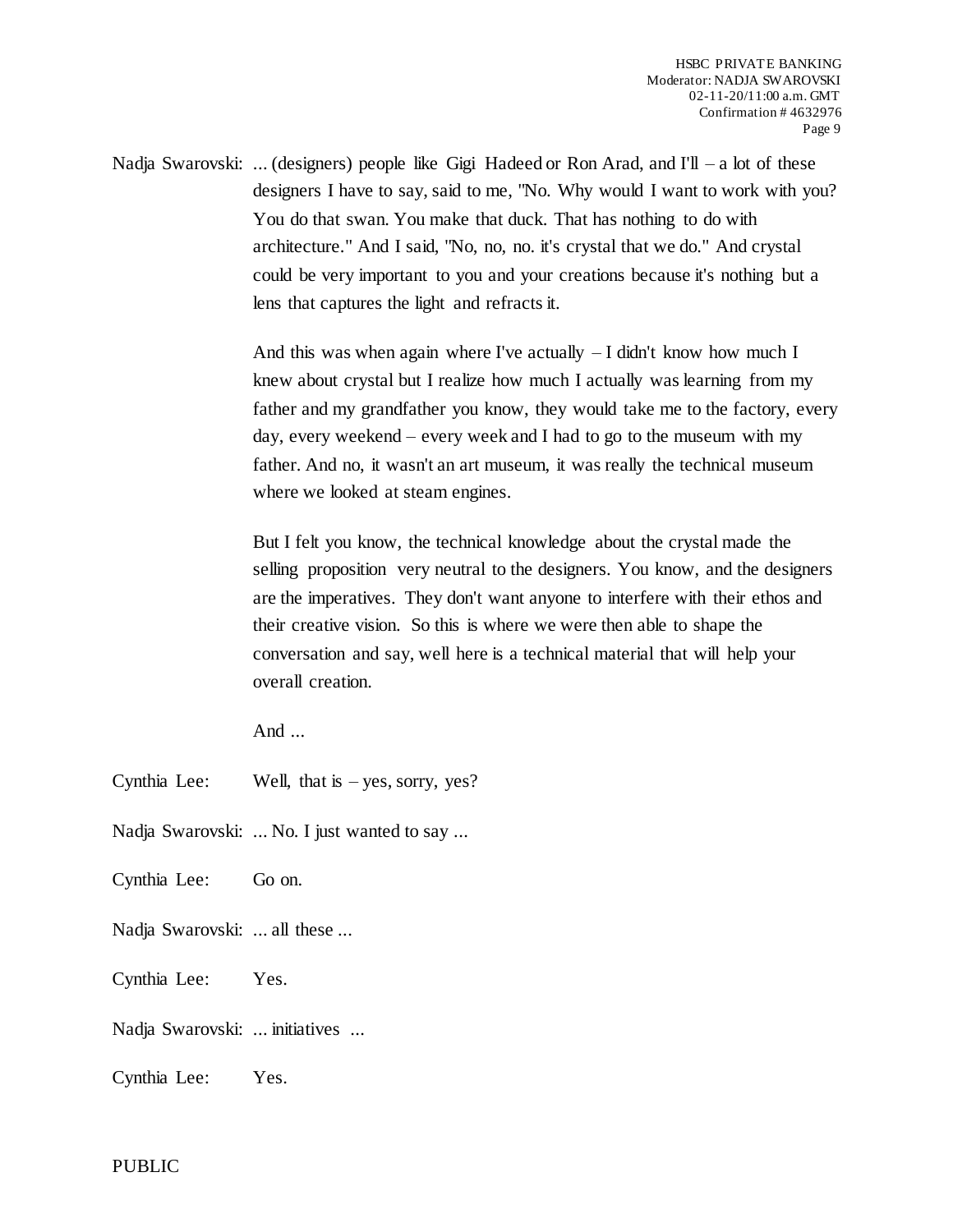Nadja Swarovski: ... exercises also helped propel the brand into different areas, you know, into (inaudible), into design but then the designers became the ambassadors of Swarovski, the storytellers and it made the entire brand repositioning very authentic.

> And you know, I think what the designers (inaudible) about Swarovski, that we are such an old business. We are a family business. We're from Austria and we have a tremendous care and consideration for quality.

So you know, the values here. The values of the Swarovski from day one have been very important to work with the right designers and you know, because you – they take your values and embed them in their work. And when the values match you know, when your values are the same values of the designers, inevitably the product is successful.

Cynthia Lee: Absolutely.

Well thank you so much you know, for sharing you know, the fascinating story.

I suppose you know, a lot of this is going to be very – relevant to the audience. As you know, we are opening this you know, for not just you know, our European so if like you know, clients but also at the same time Asian clients and I think there will have you know, a lot of you know, what they can relate to you know, to your story in terms of growing up you know, in the family business, especially for those who are you know, in traditional manufacturing you know, seeing how you know, the father you know, the grandfather you know, do it all and at the end you know.

I mean I suppose a lucky thing is not many of you know, the – at least you know, the (succeeding) generations in Asia that I talked to would've had you know, this spirit of you know, I will say autonomy and independence you know, to go and you know, explore what they did want to do.

And then you know, hopefully through their experience professionally or in the business or just personal life to be able to enlighten them you know, to the aha moment you know, whether or not as you call it, whether or not they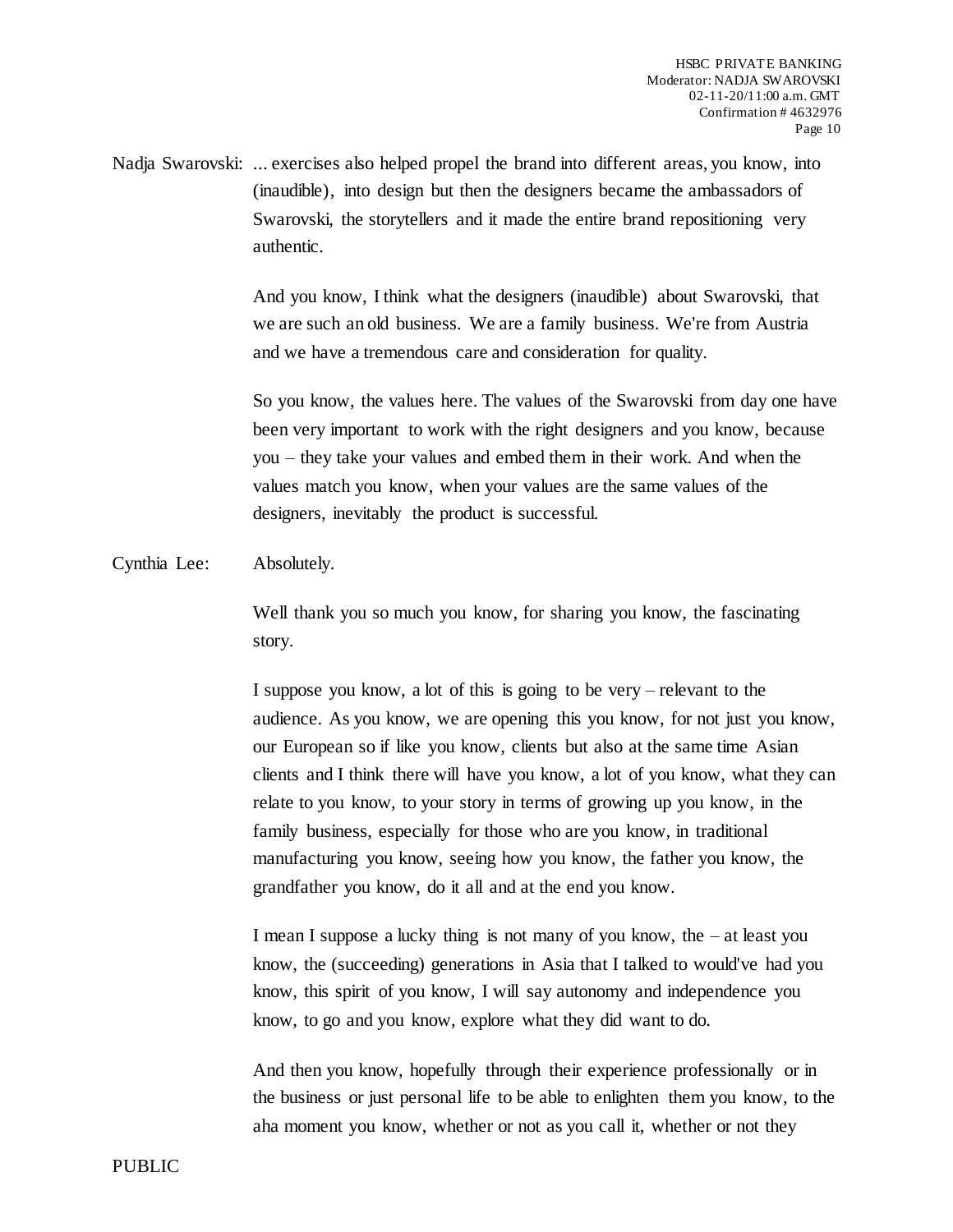wanted to be you know, part of the family business or you know, maybe you know, they have other better things that they wanted to achieve.

Unfortunately, maybe because of culture you know, many you know, in Asia might not be given the opportunity, they will almost feel a little bit mandated you know, you know, very you know, indirect way you know, as sometimes you know, the inherent culture for them you know, to have to come back and to help you know, with the family business.

So one of the things that we – Nadja, that we explore a lot you know, in sessions like this is – and obviously a lot of the audience here also are coming from family businesses irrespective whether you know, they are the second, third, fourth, you know, many of them would have been you know, from the (succeeding) you know, our next generation as we call them.

So this pursuit of you know, personal identity to your point about you know, we need to find the purpose in your life you know, which is obviously about the passion that we have and that drive us you know, to do greater things, whether or not that you know, intervened or you know, incorporate that back into the family business or whether or not it could be you know, starting a new business or just you know, taking on a different profession or be an expert in something else is critically important.

So I'm not sure you know, when it comes to purpose in life or self-identity whether you have you know, any thoughts you might want to share with the audience, yes?

Nadja Swarovski: Absolutely.

And I can totally understand that kind of cultural stigma. Actually and to be honest with you, I would've had that same restriction but as you can tell I'm half American. My mother's American and my father's Austrian, and if it hadn't been for my American mother, I probably would not have felt the liberation or taken the liberation actually to go abroad and studying America and do my thing and you know,.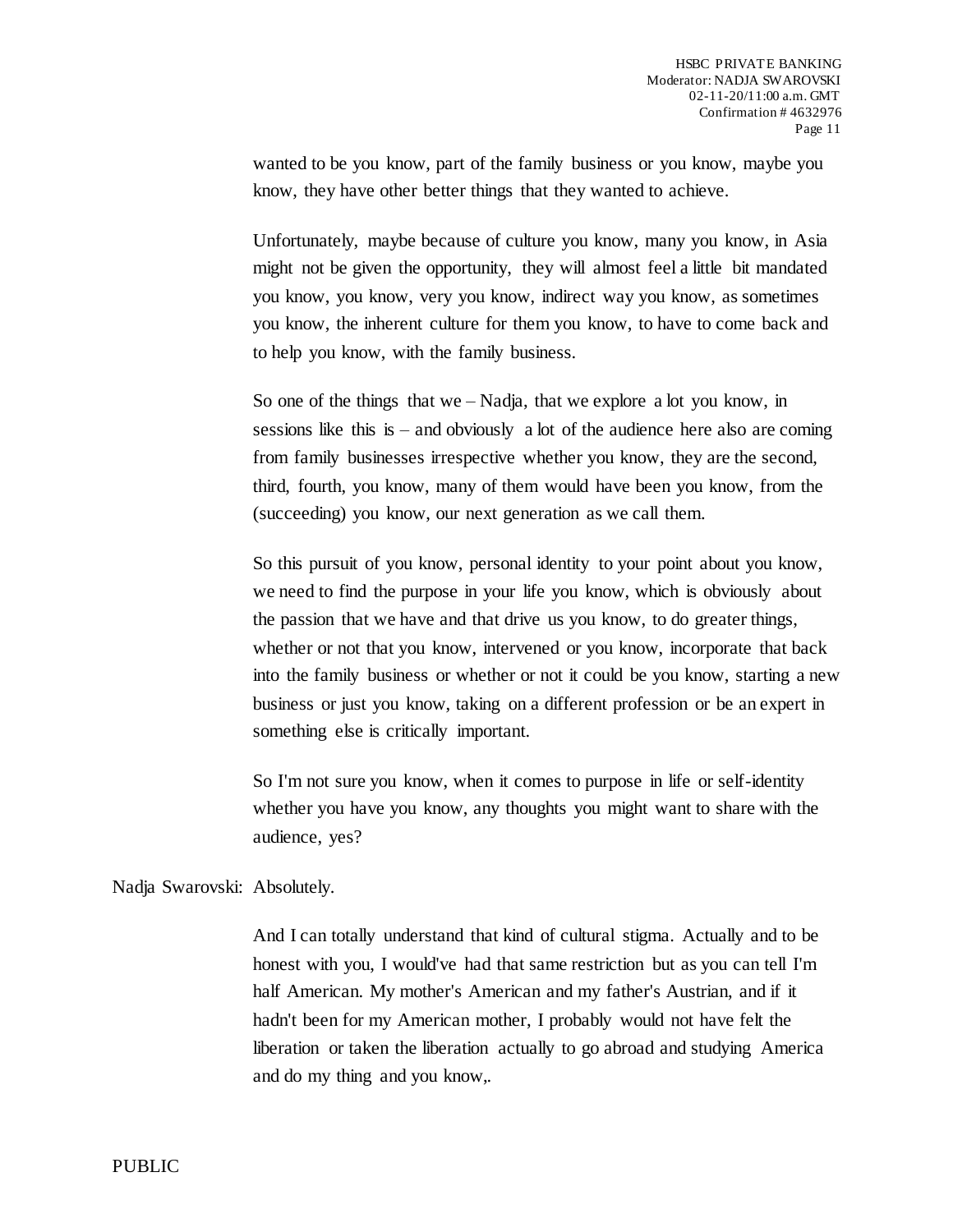But I think you know, that's just what I can just recommend to anyone. Go away. Distance yourself from the family and the yourself because what I'm still – seeing today in board meetings you know, and some of my (aunts) on the board, we need – I'm still the 4-year-old child that they knew back then.

And I think (inaudible) ...

Nadja Swarovski: ... (inaudible) ...

Cynthia Lee: Yes. You can't change ...

Cynthia Lee: ... that, (do they?).

Cynthia Lee: ... (inaudible) situations, I think it's really important to go away, find yourself, be equal with your peers but get to study and actually what's really important also is to get external working experience and have a successful (inaudible).

And then you can ...

Cynthia Lee: Yes.

Nadja Swarovski: ... come back (to the family) business with  $-$  on a different level with already the credibility that you might have received from the other company or from the industry that you're in you know.

> And I think at least education is something that can't be prohibited, at least that you know, and what that will do is certainly gave that self-confidence.

And then also certainly to understand you know, obviously if you – if you're dealing about family business or businesses it has – you know, wealth is an issue and I think it's important to travel the world and see what's going on in order to almost understand how fortunate one is, how lucky one is and (in particular) that one has the ability of impact, of being in a position to have impact perhaps through one's finances or through the vehicle of the company.

Cynthia Lee: Yes.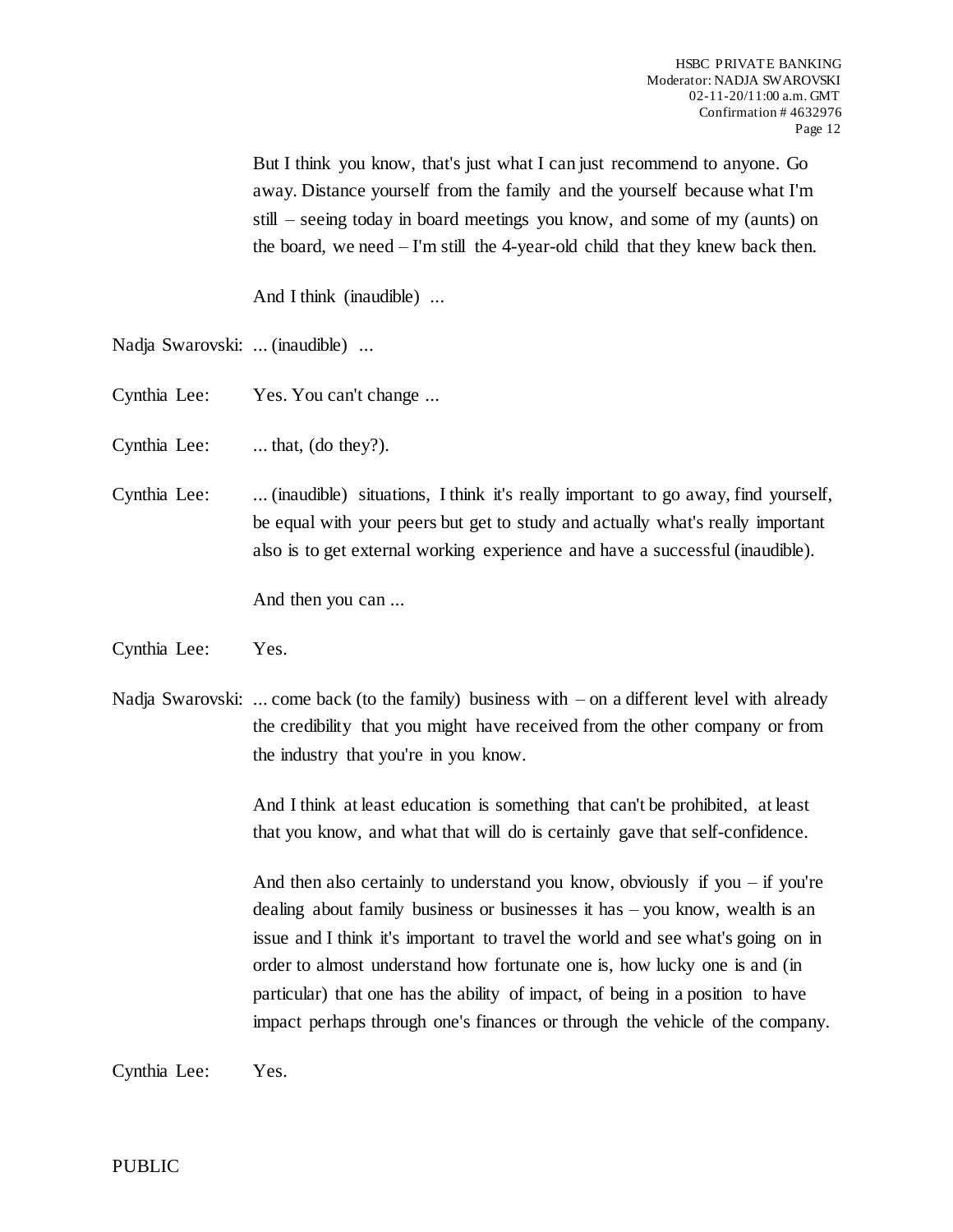Nadja Swarovski: And I think nowadays you know, in terms of values which you were talking about, I think you know, the young generation has the fortune to be so exposed to the values that have become more important internationally.

> You know, you have institutions like the U.N. which have formulated the U.N. Global Compact which are the 10 principles that have to do with you know, labor laws, anti-corruption, equality, anti-slavery. You know, it is on paper. It is something that's out there. You know, one needs to have tremendous awareness about that.

Oh the U.N. also has principles for the U.N. Woman Empowerment Program. Those are seven principles where you know, equality is tremendously addressed. And you know, what we've done certainly what I've tried to do at Swarovski is use those principles and implement them in the Company and we've been able to launch these kinds of programs through our HR Department.

So you know, I think in family business, is a wonderful vehicle to implement values, even if the values are not so familiar to the previous generations you know, that (inaudible) not necessarily the norm but today it is and guess what? The law has changed, and certainly employment law has changed and I think the young generation needs to be absolutely aware of that.

And I think also that's a wonderful thing for a business that the young generation have. They can bring things in in order to make sure the company stays relevant. And that is really – you know, in my case it was really important to understand what are the fashion trends, what am I bringing back to the company, you know, how is a Zaha Hadid making Swarovski more relevant? Well by creating things that are in trend you know.

But then how can our HR Department be more relevant? Well, we see what – what's happening out there in the world, first of all, what are the HR rules and regulations but what's the U.N.'s saying and various other institutions.

Cynthia Lee: Well you reminded me about you know, usually you know, as family you know, the advice is you know, when we you know, were invited you know, to the first session to help you know, (inaudible) or you know, a facility, a family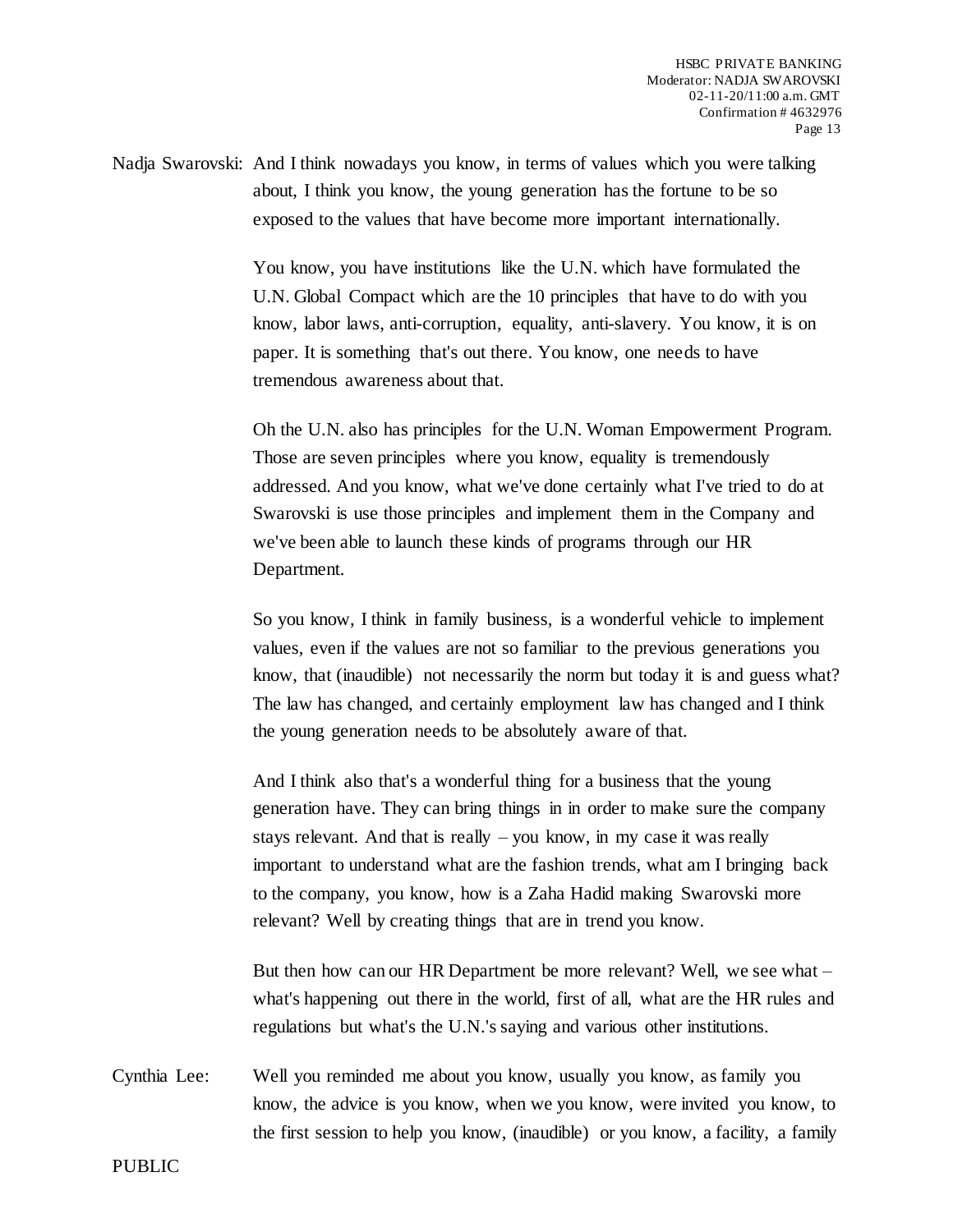meeting, there you see a game that we used to play, so we distribute out you know, little tiny cards you know, a little bit like you know, play cards but then there is a vocabulary on it which represents you know, a value.

But then what we didn't show is the color on the other side, and we ought to know whether it is three generations in the room you know, you know, the  $$ collectively you know, 10 or 30 of them, to each pick 10 out of a deck of may be about 60 which they think these are firm values you know, they represent their family or their family business at the same time themselves.

And then what we do next is, a facilitator, we will ask them to turn to the other side of their card which shows the color. And then you know, immediately they can see you know, in the 10 cards that we do, and we try to tie it into a pyramid. You immediately see that usually a lot of the values that the patriarch, the matriarch you know, or the founding generation of the family pick is all to do with virtues like hard working, you know, diligence, honesty, and whereas you know, to your point, about you know, values also (show if) society has developed as and when you know, this progression happens.

The younger generation usually tend to pick more creativity themes are more innovative themes, so it was a very interesting exercise you know, that we usually do at the first meeting to try to get the family's aligned, and these new generations on their values.

But Nadja, if I can pick on you know, one point you know, that you mentioned which I think is very important. We talk a lot about you know, empowerment of women and obviously these days you know, the international institutions or banks or in most major corporate organizations or even broadly in professional context whether these are Big Fours you know, accountancy firms or law firms, or just generally speaking in businesses.

I think you know, this theme about you know, inclusion and diversity and the fact that you know, we need to look at you know, representation of women especially when they move higher up in the business, you know, is a very important theme.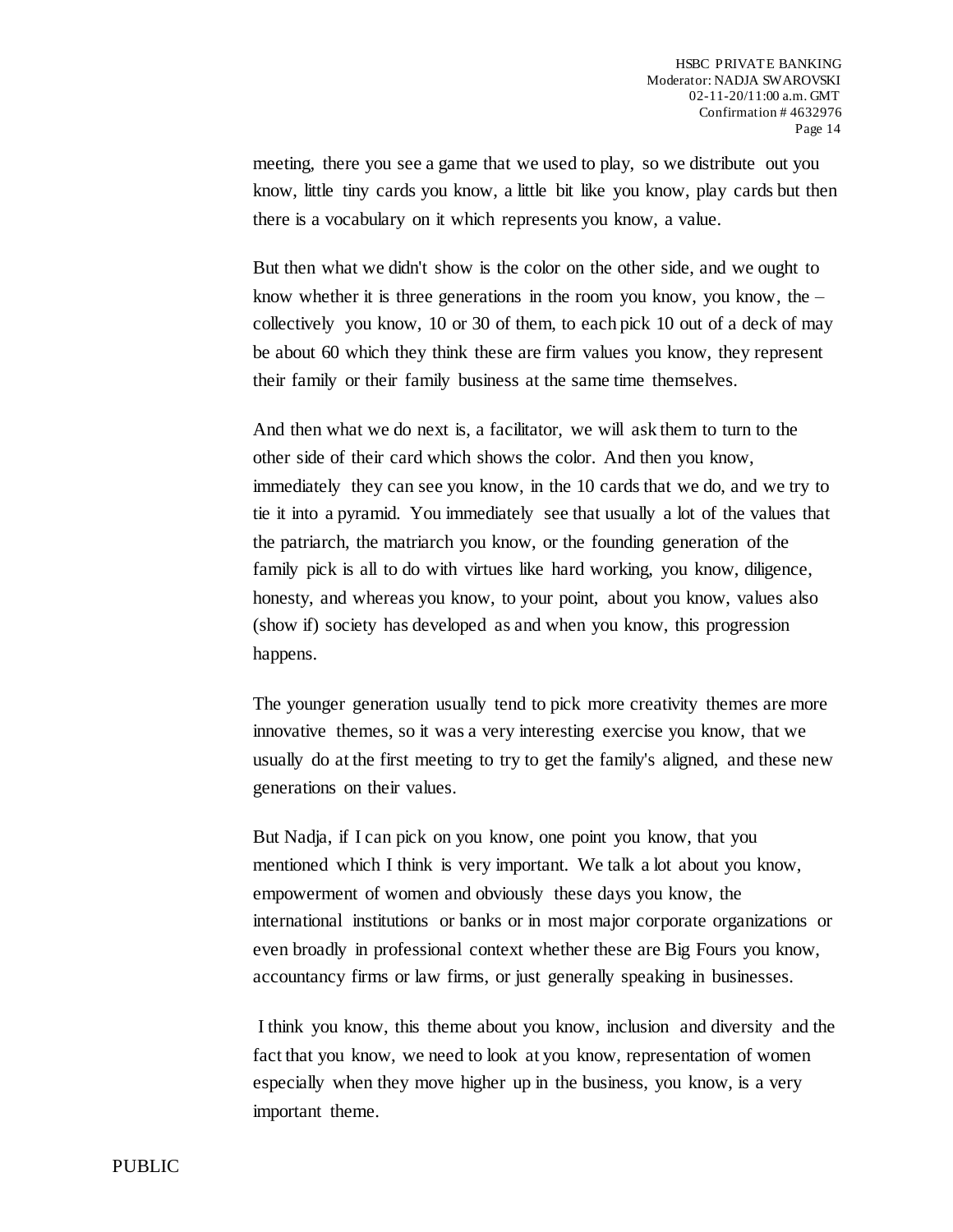And I recognize the fact that you are the lucky one. You were the first female representative to the executive for you know, of the family company. And just wondering you know, from your personal experience you know, whether you had any you know, (so if like any) wisdom you want to share you know, in this particular aspect about you know, gender equality and female representation, yes?

Nadja Swarovski: (Let's) – so interesting, it was an interesting journey I have to say. And as I mentioned earlier it wasn't expected that I would even be interested in the business but actually I just realized I have something to give and to contribute.

> And when it came to you know, when the question arose about being on the Executive Board, my mission was really  $-$  it was never about power. It was about being in a position of impact. And so therefore I embrace that  $-I$ personally embrace that idea because I had ideas, I had you know, certain thoughts and initiatives that I wanted to implement in order to make Swarovski better, our impact better so you know, that's why I embraced being on the Executive Board.

> But yes, what was very helpful was to have had a track record you know, and to really have the experience and have the knowledge of the business, and to truly make everyone understand that here's something that I can contribute to the business which will be very helpful.

So again ...

Cynthia Lee: Was it challenging at the beginning or do you (inaudible) so well with these, yes, (inaudible)?

Nadja Swarovski: Absolutely. And I think that the example that you just mentioned of you know, of how you work with the different family businesses you know, just to be very clear about what are the values, how are they prioritized, how do they differ, you know, just to have this conscious dialogue is so important, and we never have that. We never had that.

> And I think – that's something that I think the fifth generation was really trying to work on and evolve. And actually we did work with  $-a$  spinoff of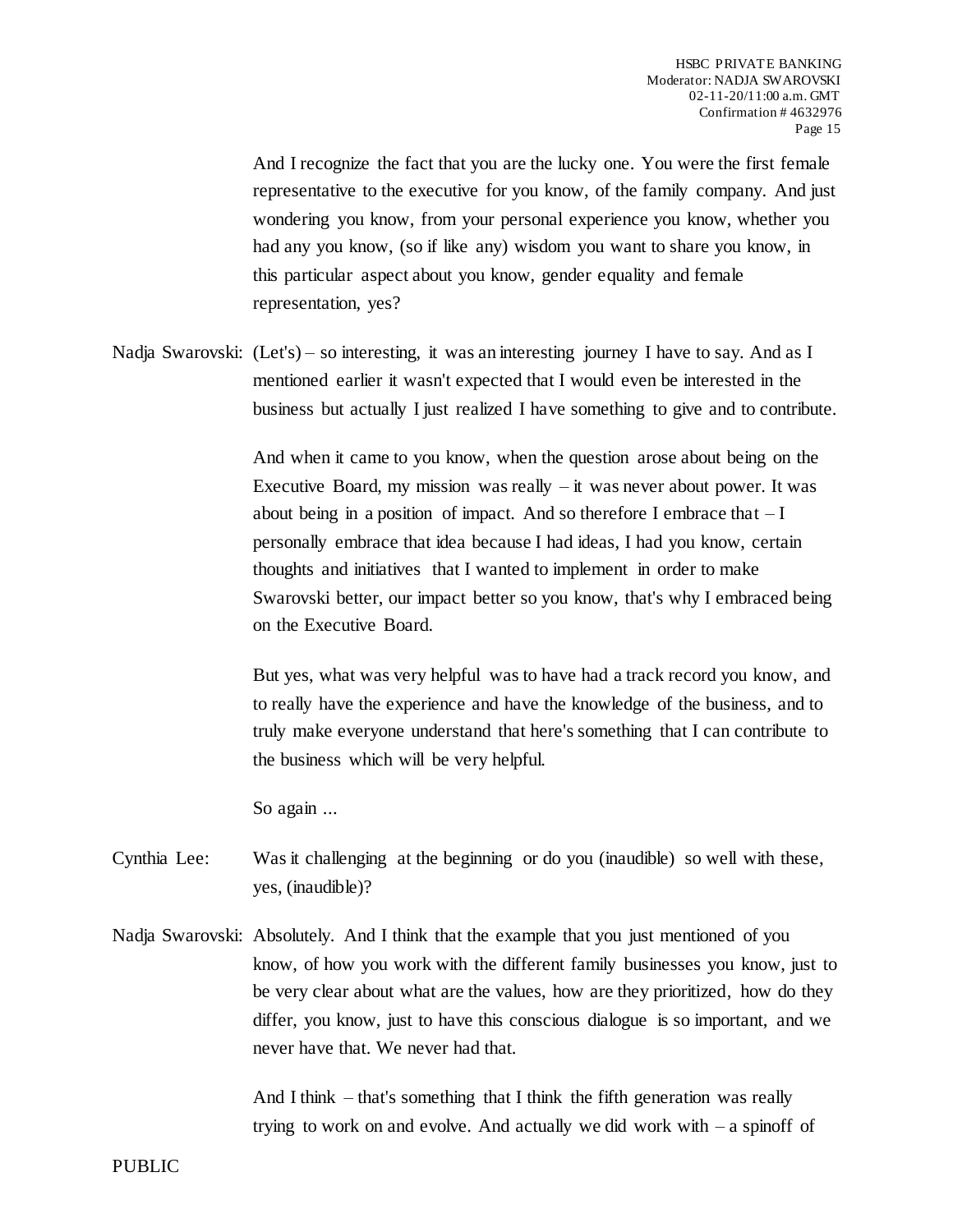the Cambridge Group which was started by John Davis from the Harvard Business School, and the German version ...

Cynthia Lee: Yes.

Nadja Swarovski: ... of (Companion) so that was ...

Cynthia Lee: Yes.

Nadja Swarovski: ... exercise of soul-searching and also you know, doing these personality profiles, how are we all interacting with each other and to be really be very clear about what's the strength of our executive board members and how can we (improve) together, stronger, and with the best contribution for the environment – for the Company.

But there were ...

- Cynthia Lee: Now ...
- Nadja Swarovski: ... challenges ...
- Cynthia Lee: ... (inaudible) ...
- Nadja Swarovski: ... there were always challenges you know, about then you just it's a matter of how do you – what you focus on. Yes, you focus on the challenges, you acknowledge it, you try to overcome it and then you really focus on what kind of positive impact you're trying to have.
- Cynthia Lee: ... Yes. And it never hurts to communicate, communicate, and communicate, I suppose, yes?

Nadja Swarovski: Yes. For sure.

Cynthia Lee: Yes.

I also recognize that you founded the Swarovski Foundation, and you're also the Chairperson for the Foundation today. Can you share little bit with us you know, the work that the Foundation has undertaken? I know you talked a little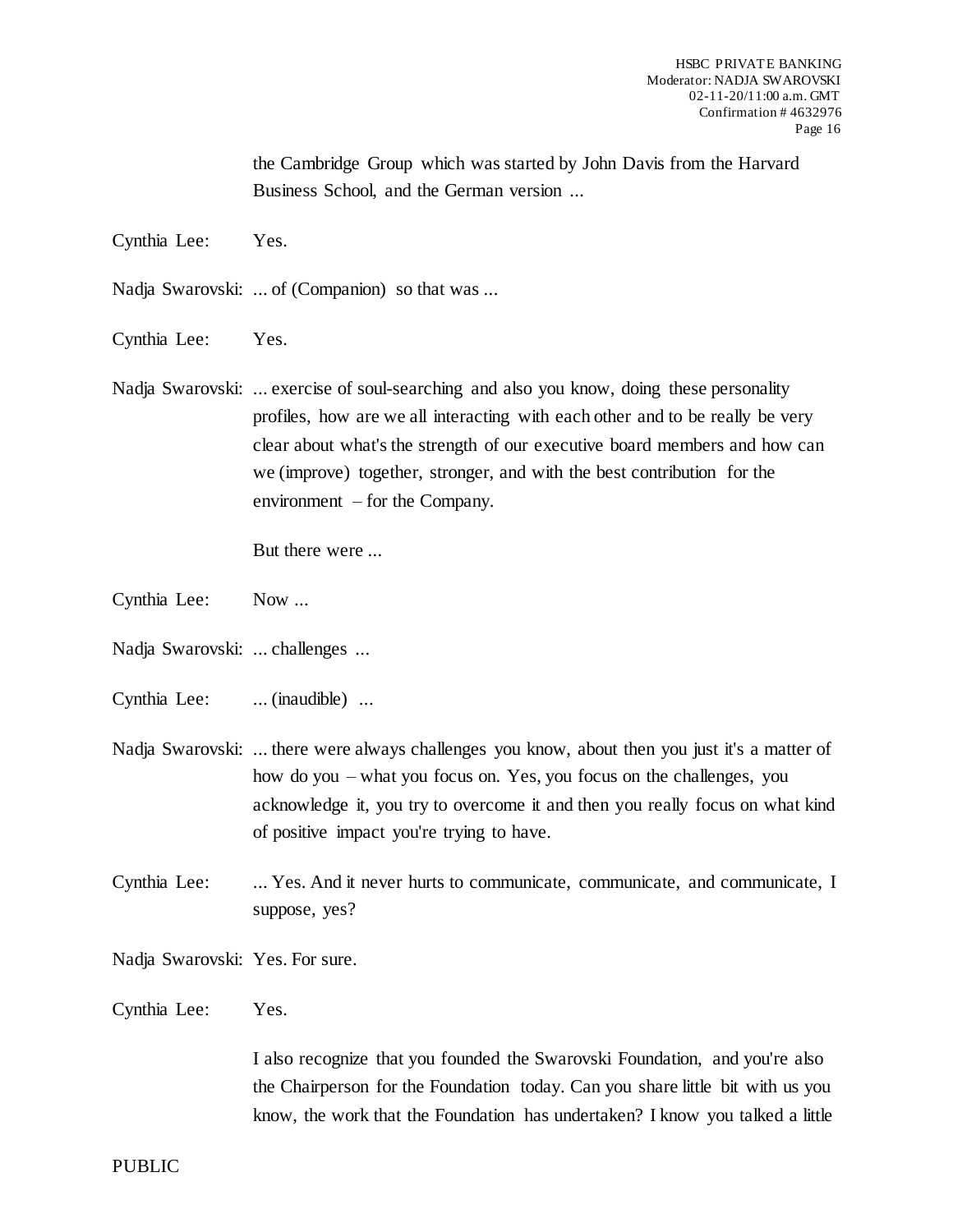bit about you know, stuff like supporting young designers, introducing creativity and combining you know, what they do we know with obviously you know, the use of Swarovski's crystal et cetera but maybe a little bit more details in terms of you know, how you come up with this idea, and then eventually you know, how you take it forward and then – and where it is you know, where we are you know, with the Foundation today, yes?

- Nadja Swarovski: And you know, so yes, we have in Swarovski the Younger Minds Community, so we thought you know, what, let's just create a Foundation and make it really official. And so ...
- Cynthia Lee: Yes.
- Nadja Swarovski: ... we created the Foundation in 2013 and with its charter but it can act internationally and you know, foundations are very – I appreciate the fact that they are very strict, stringent, you know, you have to have that annual audit, you have a (inaudible) protocol of how you hold the meetings and it is really about transparency of the work which I totally appreciate and then that links into the values also of the Company or the practices of the Company.

But – so we have within the Foundation developed focus areas, three. The first one is ...

Cynthia Lee: Yes.

Nadja Swarovski: ... we call it culture and creativity, that's where we really support the design schools and the designers but also education, we consider that education.

> And then the middle pillar is environment, so we do a lot of initiatives that are supporting the environment. And then the third pillar is, we call it human empowerment but it's really focused on human empowerment. And we feel as women, as females are empowered, so humans are empowered you know.

> And there are different initiatives but totally global, so the initiatives span from being – from doing fieldwork in Africa, in India but also in London you know, North America, so we're tapping into the various different societies and programs.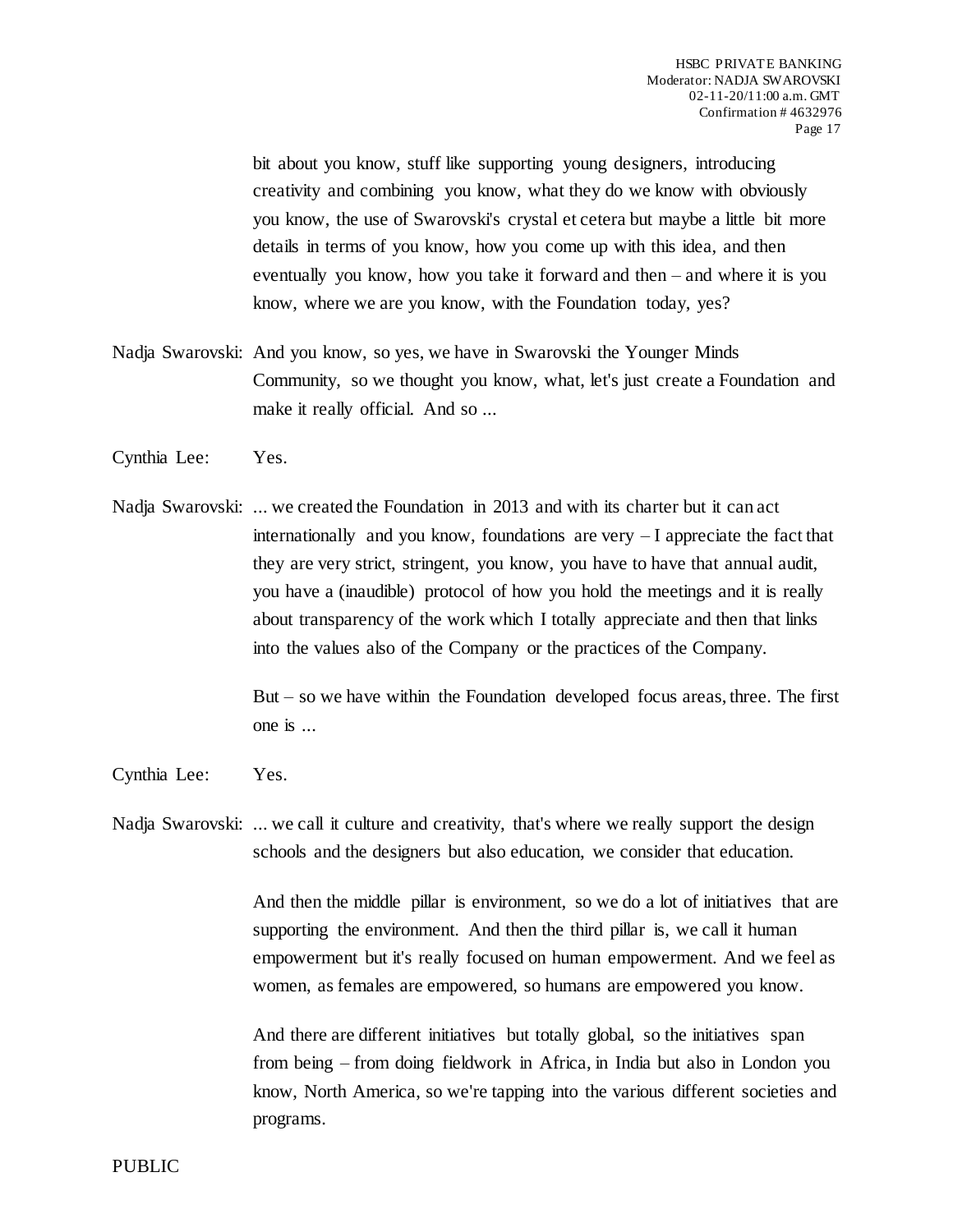So for female empowerment for example, we are working with an organization called Women for Women which is an organization in Africa and its giving grants to women who have been widowed you know, there's so many war-torn (inaudible) ...

- Cynthia Lee: Yes.
- Nadja Swarovski: ... enabling them to build their own businesses or their own independence. And it's just amazing to see the growth and the self-confidence of these women. But how we then tie this into the organization is we have open up all the charities that we're supporting to our employees to become either volunteers, if it's something that's local, in London or New York, or be involved for example with women or – Women for Women, there is a ...
- Cynthia Lee: Yes.

Nadja Swarovski: ... wonderful sister program which involves writing letters to each other.

So for a system Africa who is a widow, to get a letter of encouragement from (Jackia), who sits in London, you know, it's so powerful and impactful.

And that's another motto we have within the Foundation is that, "Money is not the only currency. Kindness is an incredibly powerful currency." And you know, we've noticed through the Foundation that actually our employees are so excited that Swarovski has a Foundation, that Swarovski has a very clear mission within the Foundation, and therefore that – the Volunteering Program has also been strong you know, and it's wonderful to see how people want to give.

We also have a Crisis Appeal which we ...

Cynthia Lee: Yes.

Nadja Swarovski: ... for which we collect money for the British Red Cross, the very different Red Cross' around the world, wherever there might be a crisis, for example a wildfire in Australia, or the earthquakes in Nepal, and we also open that up for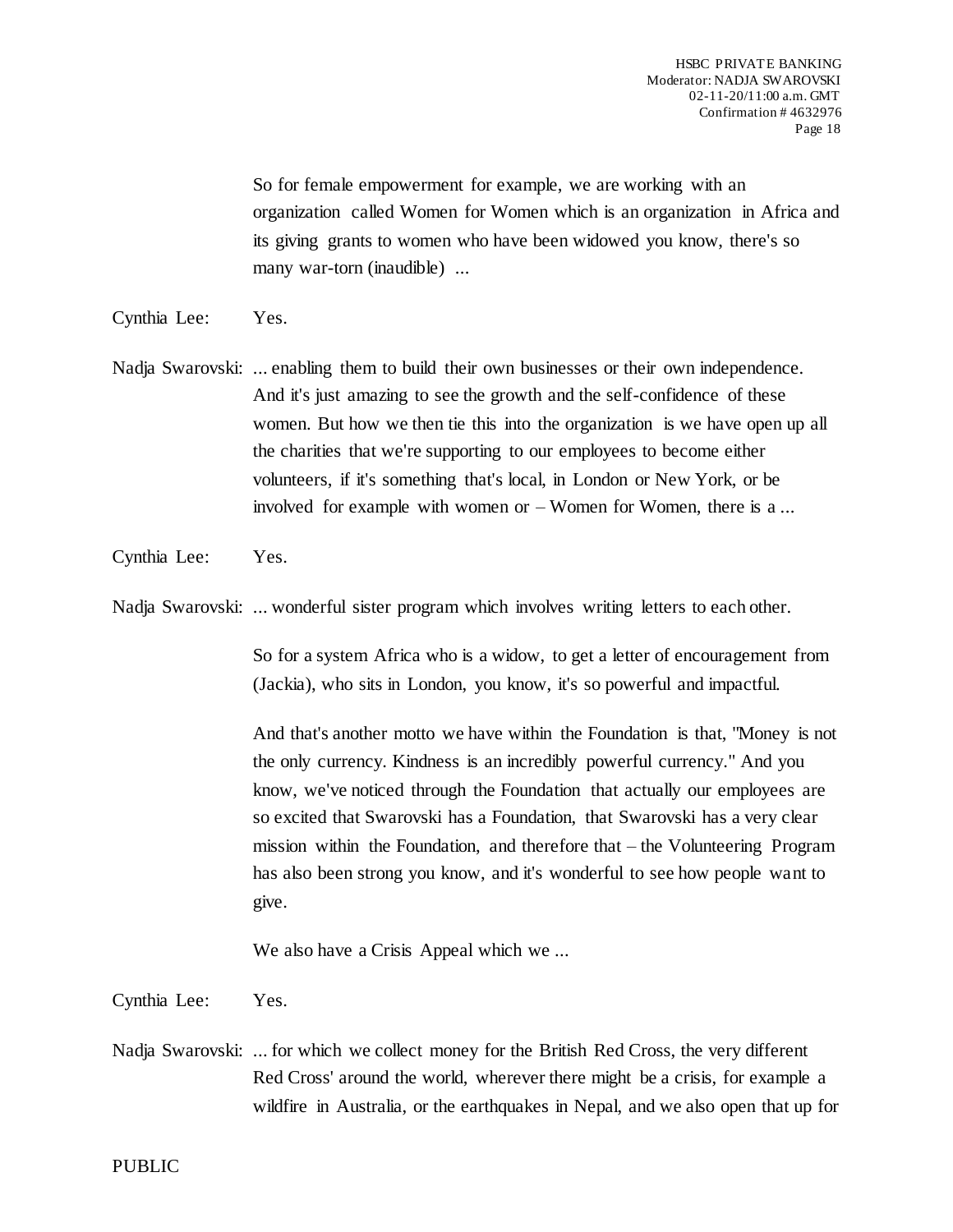our employees. And you know, even if it's one euro or one dollar, that adds up and that can have an impact.

And I think it's been great to have the Foundation because the employees are also too busy often to think about giving ...

- Cynthia Lee: Yes.
- Nadja Swarovski: ... themselves so it's wonderful for the Company to be able to offer the various different organizations that we're supporting, and offer that up to the colleagues to support.

So that's – the Foundation also ties into a water – to our Waterschool, which we started 20 years ago and that ...

- Cynthia Lee: Yes.
- Nadja Swarovski: ... Waterschool is in we have one in Shanghai, in Africa, in South America, North America, and in Austria, India Thailand. And the Waterschool really teaches the teachers how to educate the children about the various different water issues, whether the issue is scarcity, whether it's pollution, whether it's flooding.
- Cynthia Lee: Yes.

Nadja Swarovski: What's been very interesting for us to see is, as we are teaching the children about water, it has an incredible impact on their own self-confidence because they're realizing that they as a human being, they as a (inaudible), through their behavior can have a positive impact.

> It has nothing to do with money, so that I guess in certain cases takes away the sense of helplessness. And it increases their own worth and value. It's been amazing. We did not expect that that would be a side effect but it's been truly amazing.

And we have – in the mean time worked very closely with UCLA and their School of Theater, Film, and Television and they have ...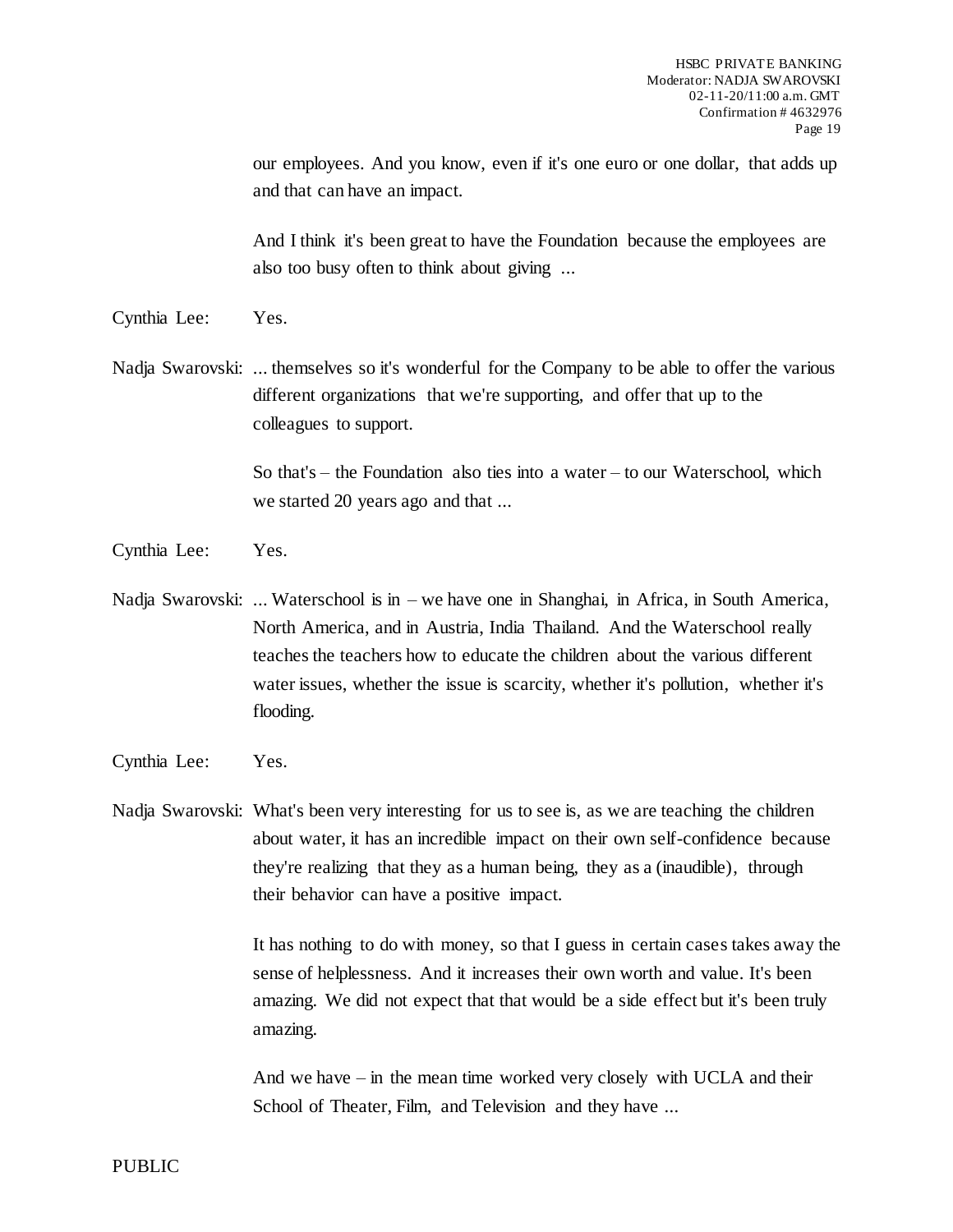Cynthia Lee: Yes, yes.

Nadja Swarovski: ... created a movie called "Waterschool," which you can find on Netflix. And we've sent the students from UCLA through the world to document these Waterschools but really put the lens on girls and how these (inaudible) is about water (inaudible) and we call those students "Water Ambassadors."

> And you will see if you have the chance to watch this movie, there's a wonderful – the chapter of the Waterschool in Shanghai is fantastic, and the little girl in Shanghai who is a water ambassador is amazing. I wouldn't be surprised if in the future she will be the president of China because she's very determined and she's very kind you know, and very smart.

> So you know, it feels good for Swarovski to do these programs and to see that values obviously are driving it all and it feels so wonderful to see how people are empowered by doing work that are very strongly linked to the values.

Cynthia Lee: Well I'm not usually you know, a TV person but because of COVID you know, this year I just spend a lot of time and I believe you know, "Waterschool" is available on Netflix so you know, it is a very good documentary, so yes you know, it gives you all about the whole idea you know, and these little ambassadors, and what they're doing in terms of the environmental you know, preservation so yes. It (inaudible) me.

> So we do have a lot of questions coming in but before you know, we'd wish to – another thing you know, for the audience you know, there is a little but you know, in your Zoom call so feel free to also send your questions and then we'll be able to you know, to get that to Nadja as well you know, shortly.

> But before that you know, a little bit about stuff like  $-$  and I understand you're also a mother you know, of three children so maybe a little bit about your aspiration you know, or your expectations are your hopes for them pertaining obviously you know, involvement if any you know, for the family business or – and obviously they're all these great values you know, I think you know, everything you know, your great-grandfather say you know, to your grandfather, to your father, that you know, that is you know, still very much so you know, in the family.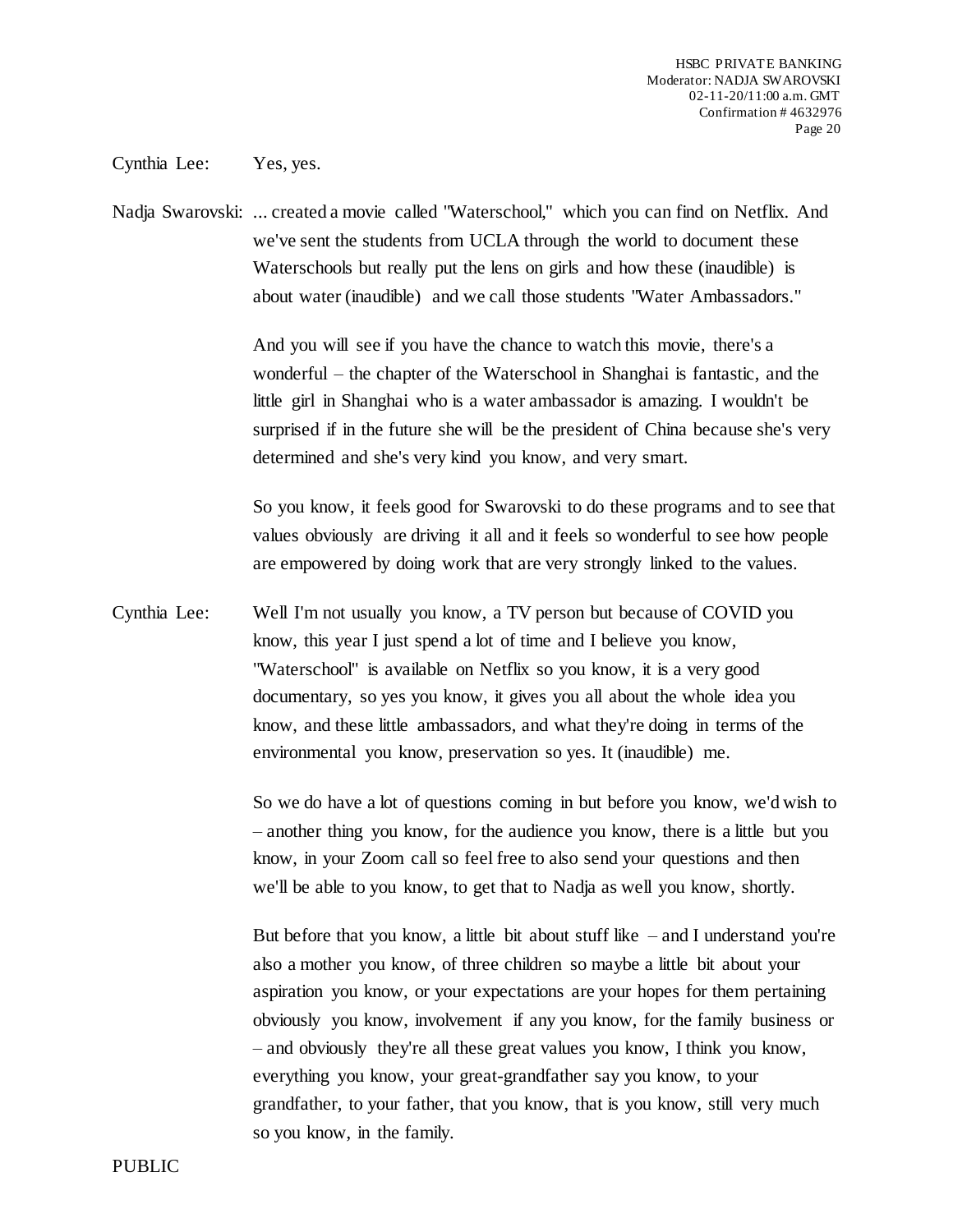And I think you know, these are all amazing (inaudible) you know, your including you know, I think you just quoted you know, your father's motto about that one has to strive to balance it oneself but only when you benefit others that you'll find success so there are a lot of these you know, values and minds with them so I'm just curious to know for how your role as a mother you know, how do you want these you know, to pass on to the younger generation, yes?

Nadja Swarovski: Absolutely. It's amazing I have to say, it's such an honor to be a mother first of all. You know, when I was pregnant with my first child, I met this Indian spiritualist who told me you know, you have no say in the matter of how your child will be because your child is a soul that has chosen you as the parent.

> And I thought wow, that's so interesting. So actually I let my children be. And you know, what? They are amazing. I'm so honored I have them as my children and I learned so much from them on a daily basis so I'm just trying to guide them. And you know, I love the interaction of my children and my parents and I love it when my father tell stories you know, and of course he can only talk about Swarovski, I mean it is his life.

> He's worked – I mean he's born and bred and raised Swarovski and you know, sometimes we're trying to like make him change the topic but no, so much wisdom you know, and certainly what I'm trying to make them realize you know, hard work. Hard work is what will bring success.

> But again just as I was saying to you Cynthia, it (won't work if it) end up gets (inaudible) passion. I really was never encouraged to find my passion. You know, I'm really ...

Cynthia Lee: Yes. T

Nadja Swarovski: ... trying to encourage my children to find their passion and therefore I'm not surprised that the younger generation that you're dealing with as you were mentioning earlier, it's more about creativity and innovation; that's so important. That is so important for human development.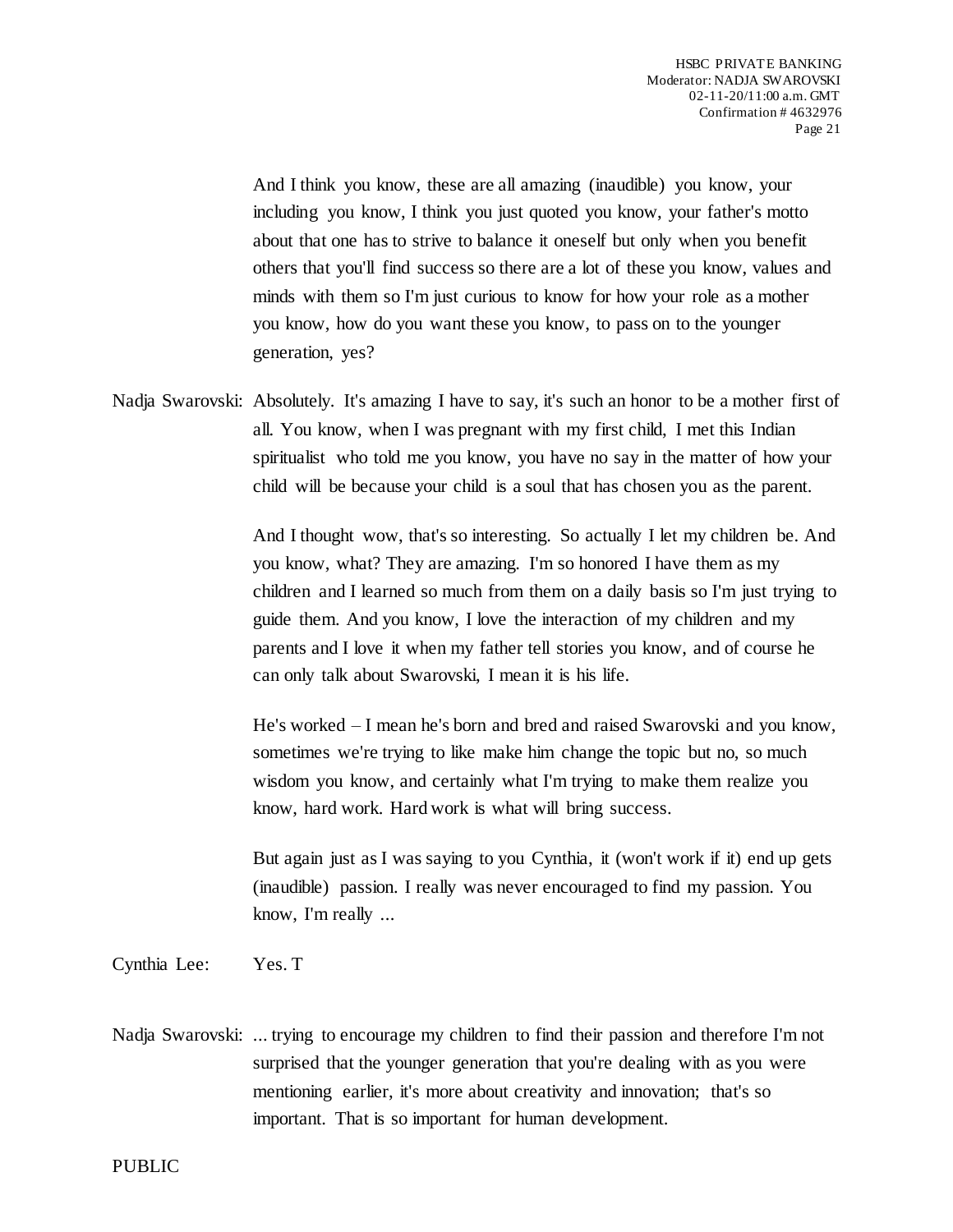And then you can do the business and accounting and the math on top of that but I think creativity is a really strong self-expression, it's so important so ...

Cynthia Lee: Yes.

Nadja Swarovski: ... that's definitely what I'm trying to tell them.

And then I also just emphasized education. Education is so important. It gives you the self-confidence. You know, you – obviously it's a learning. And then also just you know, I tell them, they have to find their passion, study their passion, implement it, wherever in the world. That is what's going to give them their freedom. That is what going to make them independent of the family business, and also then feel, if they have something to contribute, fantastic, go and contribute.

If you want to do something else, that's it, you have  $-I$  feel very strongly about people being connected to their core, and doing what they are good at and love doing. That's the only way to be successful.

And I also believe, that's the only way not to be corrupt. I have a personal theory. I think corruption comes from not being good at your job and therefore having to cheat.

And then the question is, why are you in a job that you're not good at? Did somebody make you do that? Because we have the resources. We've got education. You have ...

Cynthia Lee: Yes.

Nadja Swarovski: ... your passion and your strength, so theoretically you should be able to be good. But in any case that's a whole other philosophical conversation but it comes back down to values. I mean that's just a logic – to me a given value, you know, ethics, integrity, honesty, consideration for other people. And there is no difference between personal values and corporate values.

Cynthia Lee: Yes.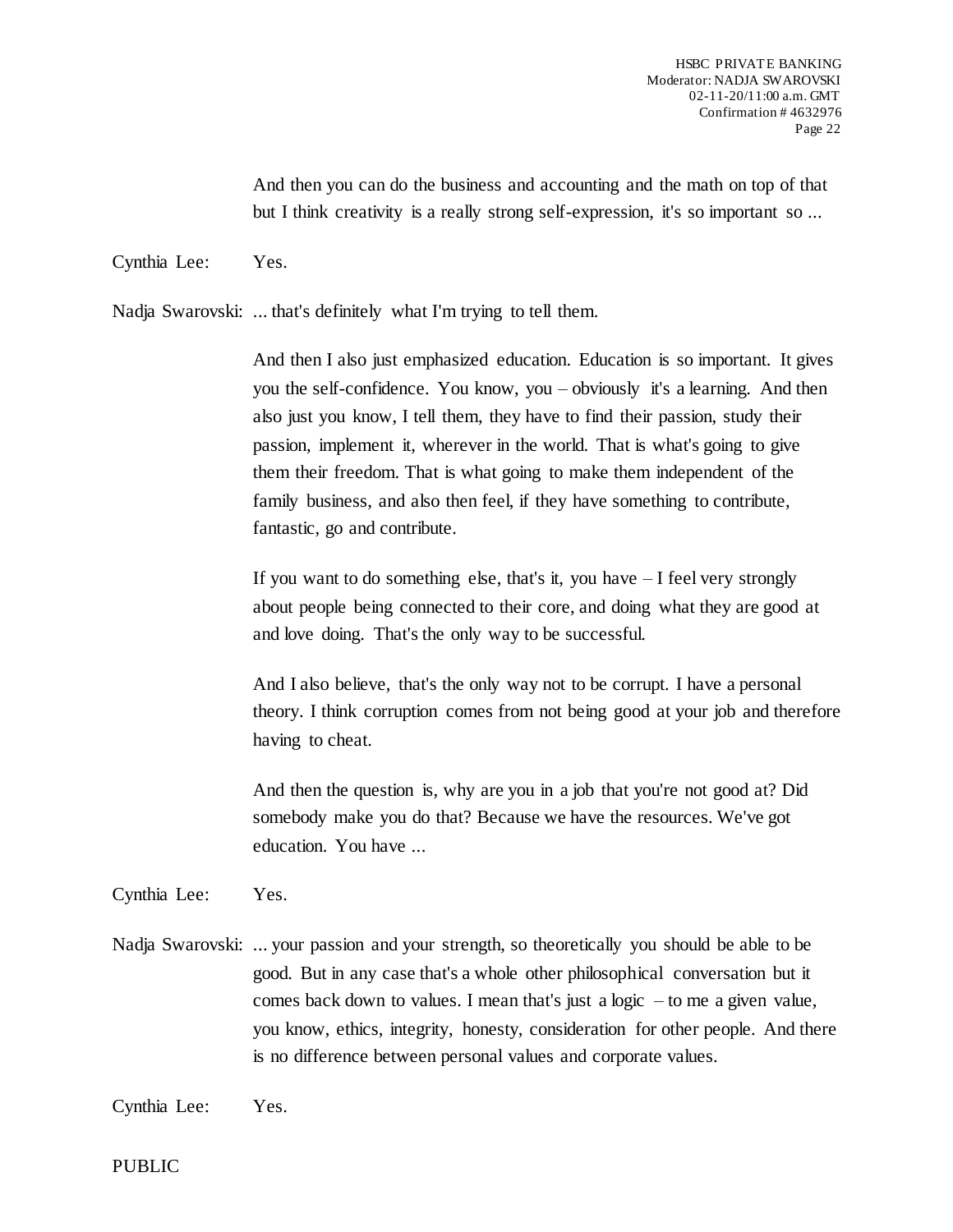Nadja Swarovski: So you know, and I'm you know, being here – having my children in the U.K., I can see there's – the educational system in the U.K.'s very different than often the educational system. I really appreciate the values that the Brits have and I appreciate their ultimate role model, which is my hero and that's the Queen. I love it.

> You know, I – really as a people to have the Queen as your role model, that's an inspiration. You know, and she's been amazing, and what she's gone through and how she has really kind of shaped the country, super.

So you know, I try to make my children aware of all these different leaders in the world, you know, listen to the news, what do you think about that person, what's your opinion, and try to listen to them. And they have very strong opinions.

And again, where saying well at home, you know, we are – we have television. There is so much information at peoples' fingertips so I also try to channel them because I know you know, the entire digital era is a big dilemma for us. I don't know if you've seen the movie, "Social Dilemma." It's frightening ...

- Cynthia Lee: Absolutely. Yes.
- Nadja Swarovski: ... I think every ...
- Cynthia Lee: Yes.

Nadja Swarovski: ... parents (inaudible) ...

- Cynthia Lee: I mean like all teenagers should watch that, yes, yes.
- Nadja Swarovski: ... absolutely you know,. So ...

Cynthia Lee: Yes.

- Nadja Swarovski: ... what ...
- Cynthia Lee: Yes.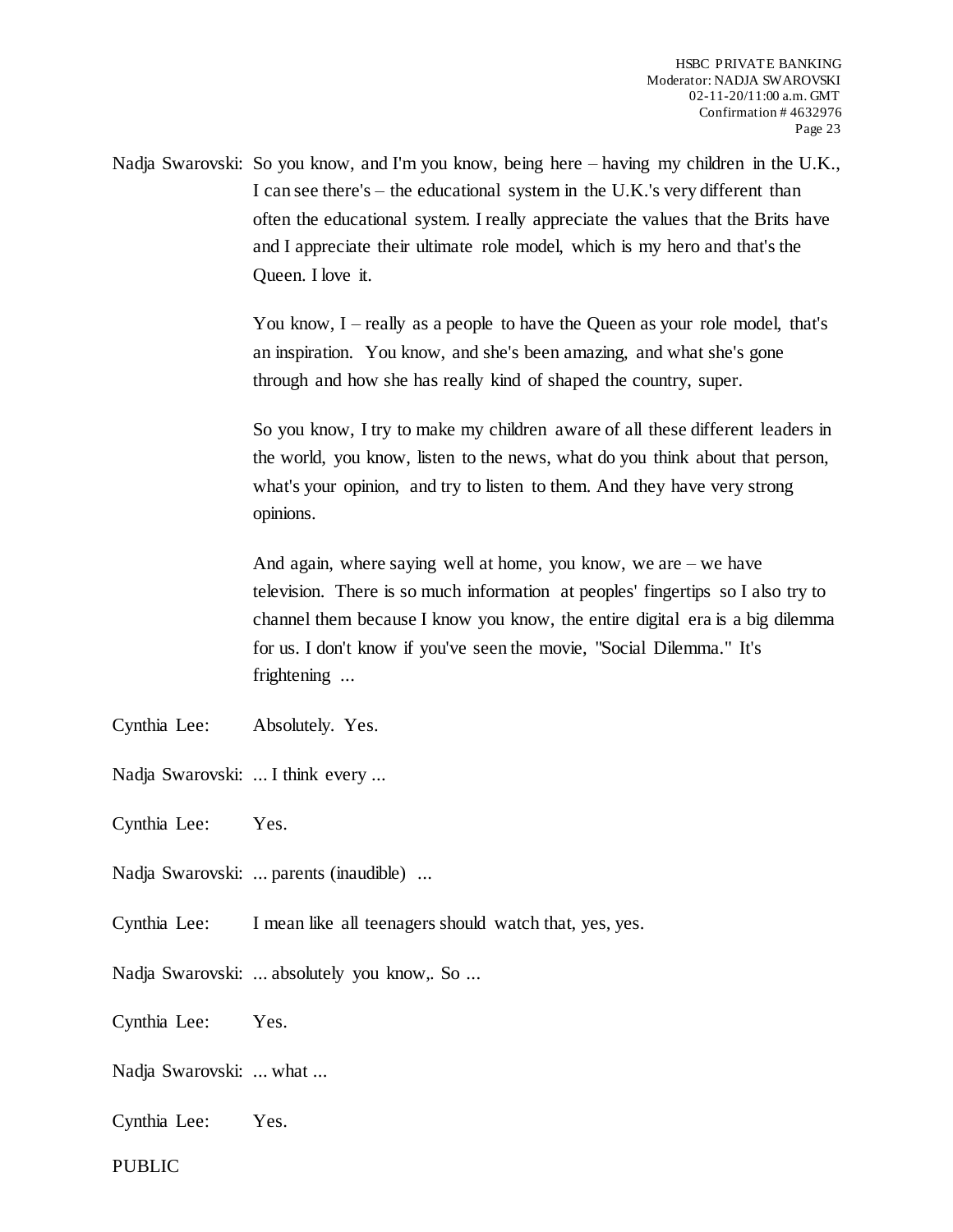Nadja Swarovski: ... and you can (inaudible) good things to see and educate yourself on so you know, ...

Cynthia Lee: Yes. Yes.

Nadja Swarovski: ... kind of let them do it.

Cynthia Lee: Thank you so much.

You reminded me you know, of a lunch that I had with a 80-year-old man you know, who is a great-grandfather you know, with a clan of you know, family members may be of you know, almost you know, 80 of them now you know, because he has many children.

And we are talking about you know, similar topics you know, from the 80 year-old Chinese entrepreneur, that was nothing from his perspective. He said he would say you know, my question to him at lunch really was you know, how do you equip you know, the younger generation in the family?

He said the first is health, so everyone should be very blessed you know, because you know, their parents give them a very healthy you know, body. The second thing exactly to your point is about values, is always you know, about the values and the beliefs you know, I think they will shape you know, their way of life and (inaudible).

He did put  $-$  – and maybe because he's Chinese, so he did put education as the third – and you know, Chinese parents are you know, the (tiger) moms, you know, there were there like all over in terms of education.

And I think the fourth thing that he put is actually creativity, exactly to your point about you know, navigating the future world, you know, having their own thoughts you know, (debate to disagree) et cetera.

And the fifth one and the last one that he put is resource. He said you know, the family comes with resource you know, financial powers and all that but he said that he would put that at the very end.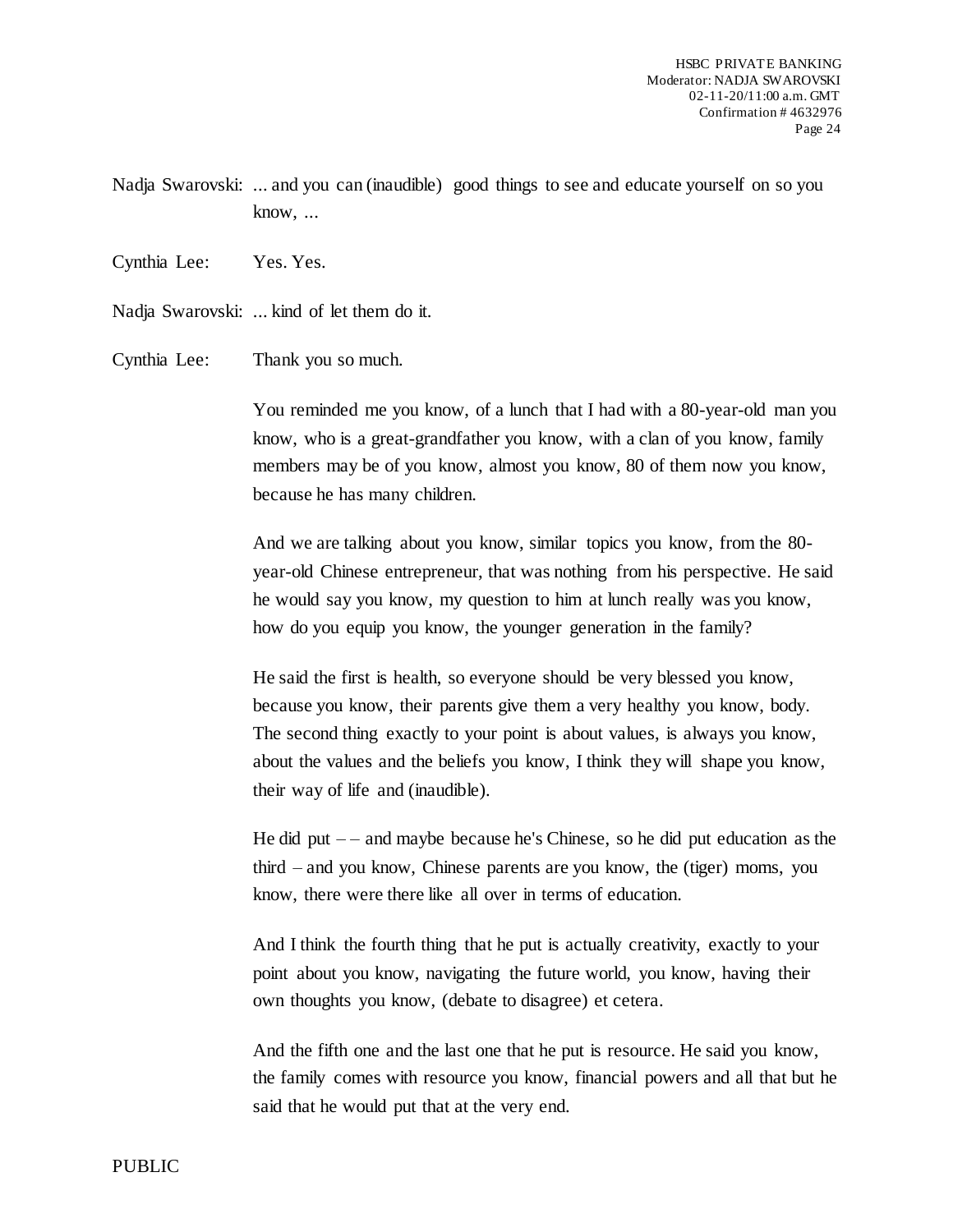And he said you know, you can give your children, all five of those in those priorities that he think a parent would've done you know, his or her job.

Nadja Swarovski: Yes.

Cynthia Lee: So ...

Nadja Swarovski: (That's very good. Yes.).

Cynthia Lee: ... (inaudible) because I think the audience are very fascinated you know, by your sharing and we do have you know, quite a number of questions coming in.

> Maybe let me start a little bit you know, of a question in terms of the positioning of the business. So the question here was, what was your initial USP as a brand, and after moving from crystal cutting into jewelry, how did you market it you know, to reach a very wide you know, customer base and audience, yes?

Nadja Swarovski: Yes. No. So again I think that really linked into what Daniel Swarovski wanted to do is we give women the diamond so you know, so we certainly (inaudible) as you know, a product from Austria, very good quality but attainable for everyone.

> And we've also coined the terminology, "affordable luxury." You know, it's supposed to be precious but it is also supposed to be attainable and affordable.

Cynthia Lee: Right.

There's a second bit of question that is slightly (relating to) – is also on the business model. So the audience – you mentioned about having the business to stay relevance, and a business model that might have worked in the past decade you know, may not be relevant today knowing that you know, we're in a pretty much you know, fast rapidly-changing world.

So the question then is you know, how do you make sure that the core business of Swarovski lives through the different ages, either that or would you become a conglomerate and use the capital that you have amassed you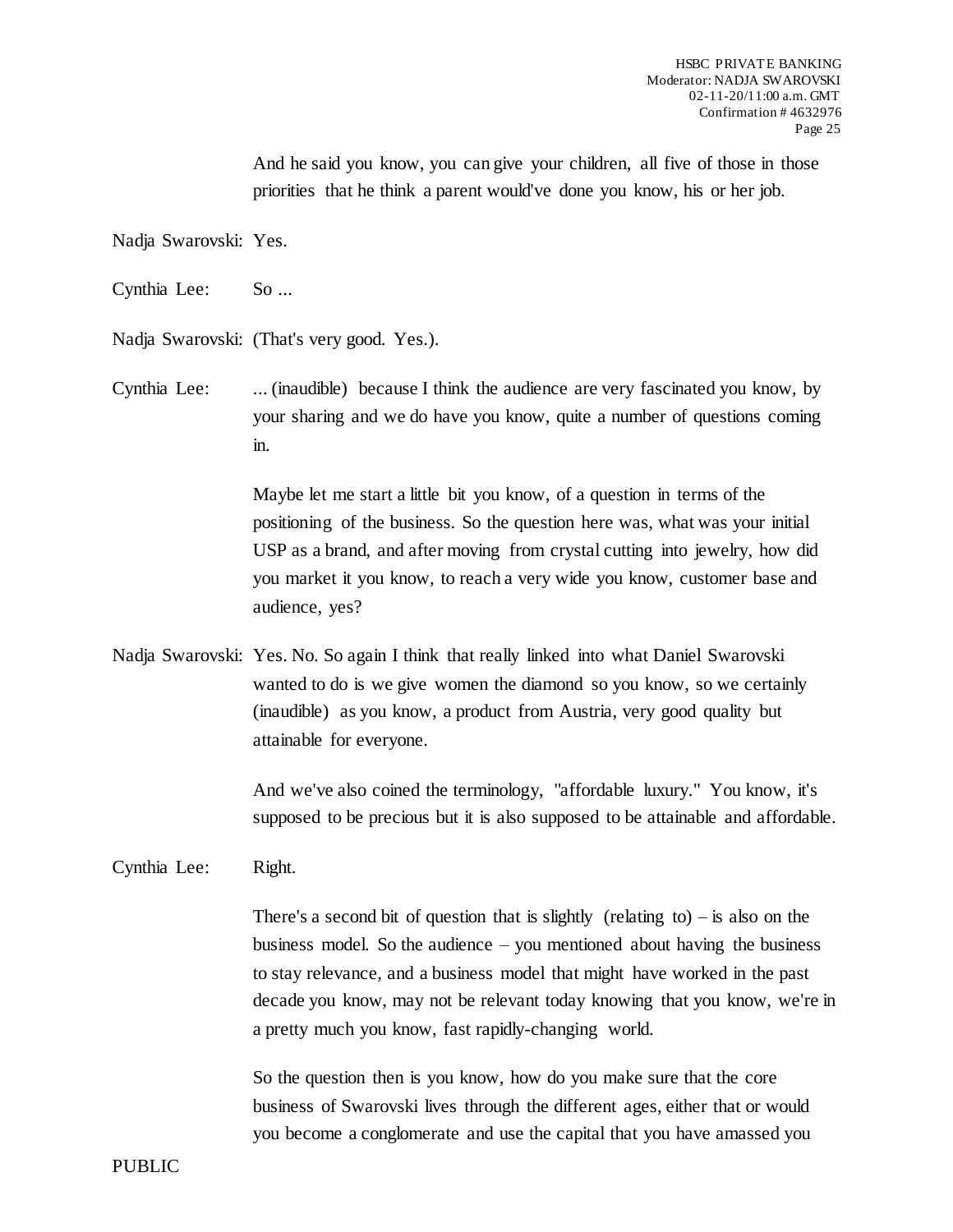know, in the previous decades to have more relevant growth companies you know, to join the group in the future, so what kind of thinking are you in that, yes?

Nadja Swarovski: Super question. And I would say yes to all. You know, I think that's a really great ...

Cynthia Lee: Yes.

Nadja Swarovski: ... the second part of the question, super great, growth strategy but in order to stay relevant I think is – innovation plays an important role, so innovation is worth what took Daniel Swarovski to even creating the company that he created because he went to the first Electricity Fair in Vienna in 1862, where he saw machines by Edison and by Siemens.

> And so he implemented that learning into the machine that he built and everything was now automatic versus before, it was a lot of hand cutting. So he was taking the relevant, the new innovations, implemented that and modernized and that's also the challenge to us.

You know, certainly I know from my father, he kept on innovating the machines. You know, he made them sustainable. He implemented the filtration system on the chimneys, on the water you know, just really made sure that the manufacturing plant was clean. We are in a very clean environment so that was a very relevant topic. We were already there. Now sustainability is a major topic for all organizations.

And then of course, relevance – oh yes, so I think the next step for Swarovski is really hard-core Artificial Intelligence. You know, but I believe that teamed up with the human hand and the human heart and mind is really important. That's how you're going to create more products more efficiently and more environmentally friendly.

And then in terms of trends you know, you just have to understand the trends in order to be relevant. And so I started a little band called "(Appeal) Swarovski" and the latest collection of "(Appeal) Swarovski" is actually selling better this year than last year. And why is that?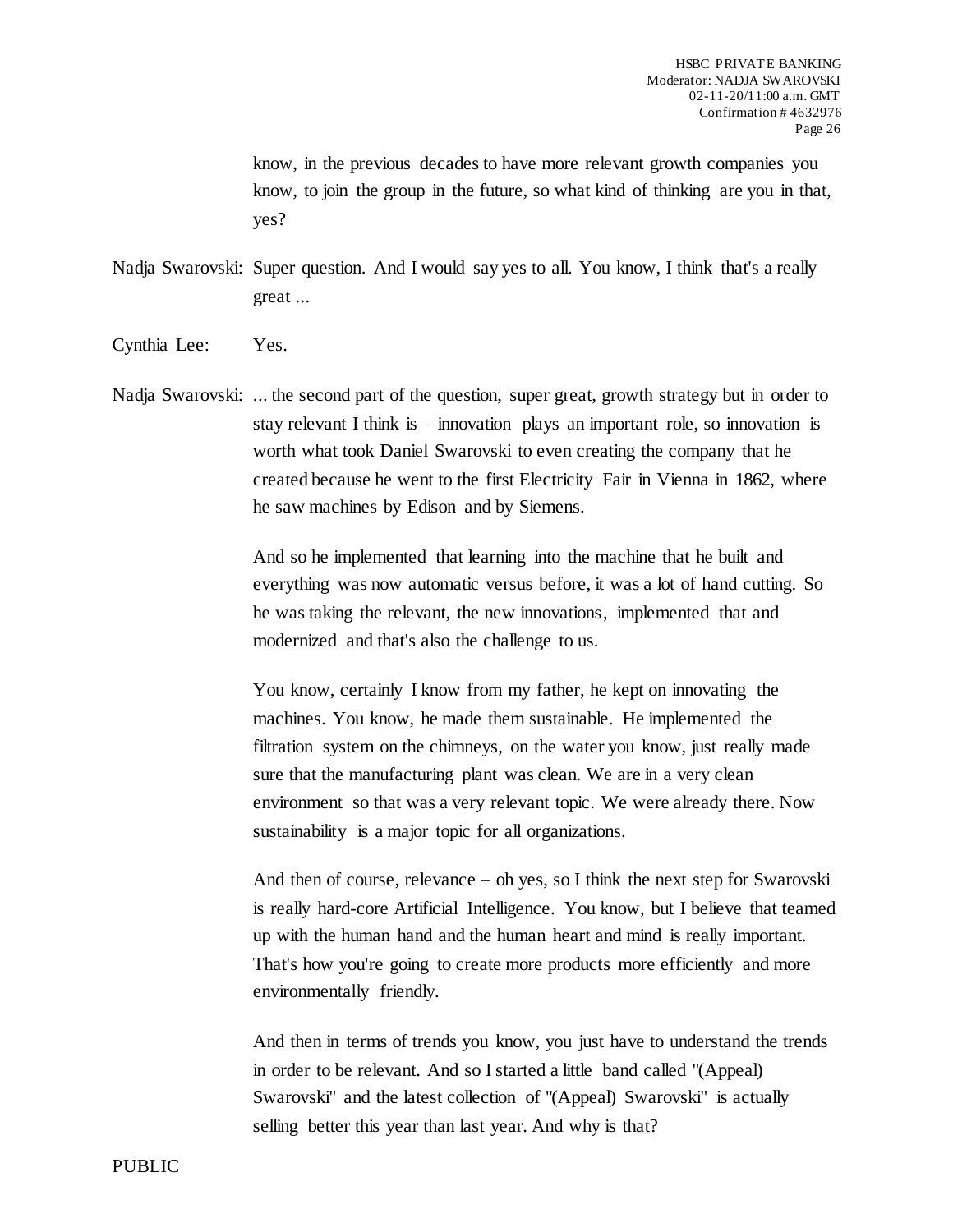We have been totally environmentally friendly and we're connected to one of our Foundation partners, so we have a beautiful collection by Susan Rockefeller who is from New York but she's a big nature preserver and she created a collection of bamboo, you know, connected to the (Blue Thunder) and ...

- Cynthia Lee: Yes.
- Nadja Swarovski: ... and you know, she's so proceeds of that collection goes to the Nature Conservation – Nature Conservancy in China to their ...
- Cynthia Lee: Yes.

Nadja Swarovski: ... (Nature Conservancy) Program.

Cynthia Lee: Yes.

Nadja Swarovski: But (inaudible) sustainable so the crystal is sustainable but also the way we manufacture the jewelry, and we are certified by the responsible Jewelry Council. And I think this is what our customers really appreciate, you know, the fact that we are certified and the fact that we're actually giving back to the environment.

> So you have jewelry that's beautiful but actually that also still fulfills a cause. And I think  $-I$  mean to me – and I think to us now during this COVID time, environment, health, giving back ...

Cynthia Lee: Yes.

Nadja Swarovski: ... more than ever is totally relevant.

So you know, I think it's really important to be sensitive to what's happening in the world and in the environment and see how you can implement that into your business. And if it just a hard-core business-to-business you know, or if it's more machine tooling then it will be the sustainable manufacturing that's relevant.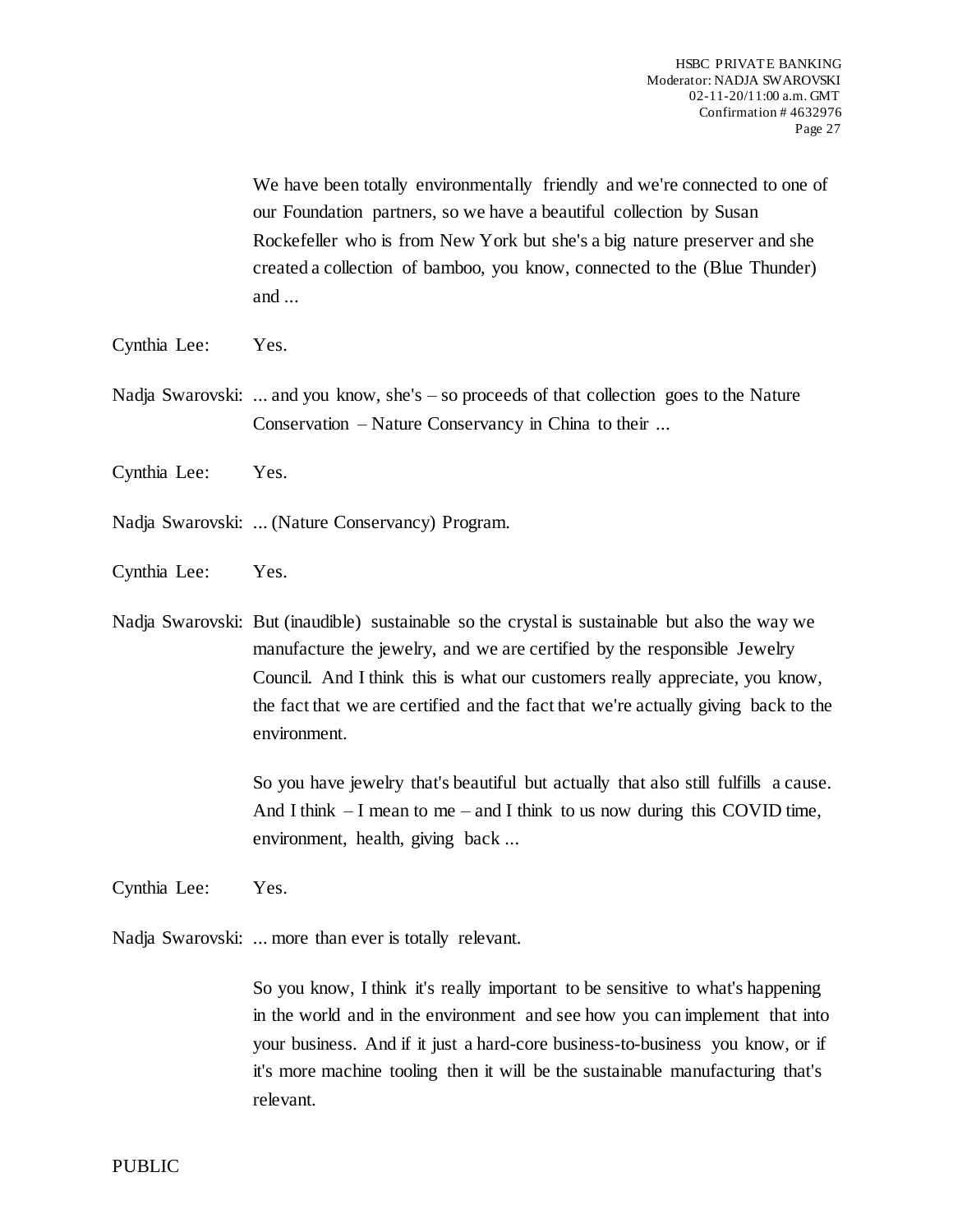And you know, to create that sustainability report and share that with the young generation that really cares about that, and will only buy from you if you have a sustainability report.

Cynthia Lee: Yes. Yes. Very articulated.

Nadja Swarovski: (Inaudible).

Cynthia Lee: Thank you. Yes.

No. So the next one is, Nadja thank you so much. This is fantastically insightful.

The audience would like to know as you mentioned you know, you have gone to great lengths to implement you know, the U.N. Sustainable Development goals within your organization together with the help of your HR teams.

So the question is at what point did you realize that you wanted to go even further you know, in terms of the impact and establish your Foundation, so a little bit of you know, understanding your thought process and how you arrive you know, and that decisive decision, yes?

Nadja Swarovski: You know, because we were just sitting – we were just realizing you know, what we're giving so much. And we're giving so much just from a corporate basis but it really qualified as giving from a foundation basis.

> And then the Foundation also allowed us to give with like the product involved, those are the crystal involved but with our values implemented.

And we also realized you know, we have such a huge footprint, we're in a hundred and twenty different countries so we really kind of focused our efforts through those hundred and 20 different countries are to the offices that we have, we just realize Swarovski is in such an amazing position to have impact simply because of our international and global footprint. So you know, and it really went back to Daniel Swarovski's motto to think of other people.

And another element was you know, the theme on empowerment was really important because about 90 percent of our customers are women. We wanted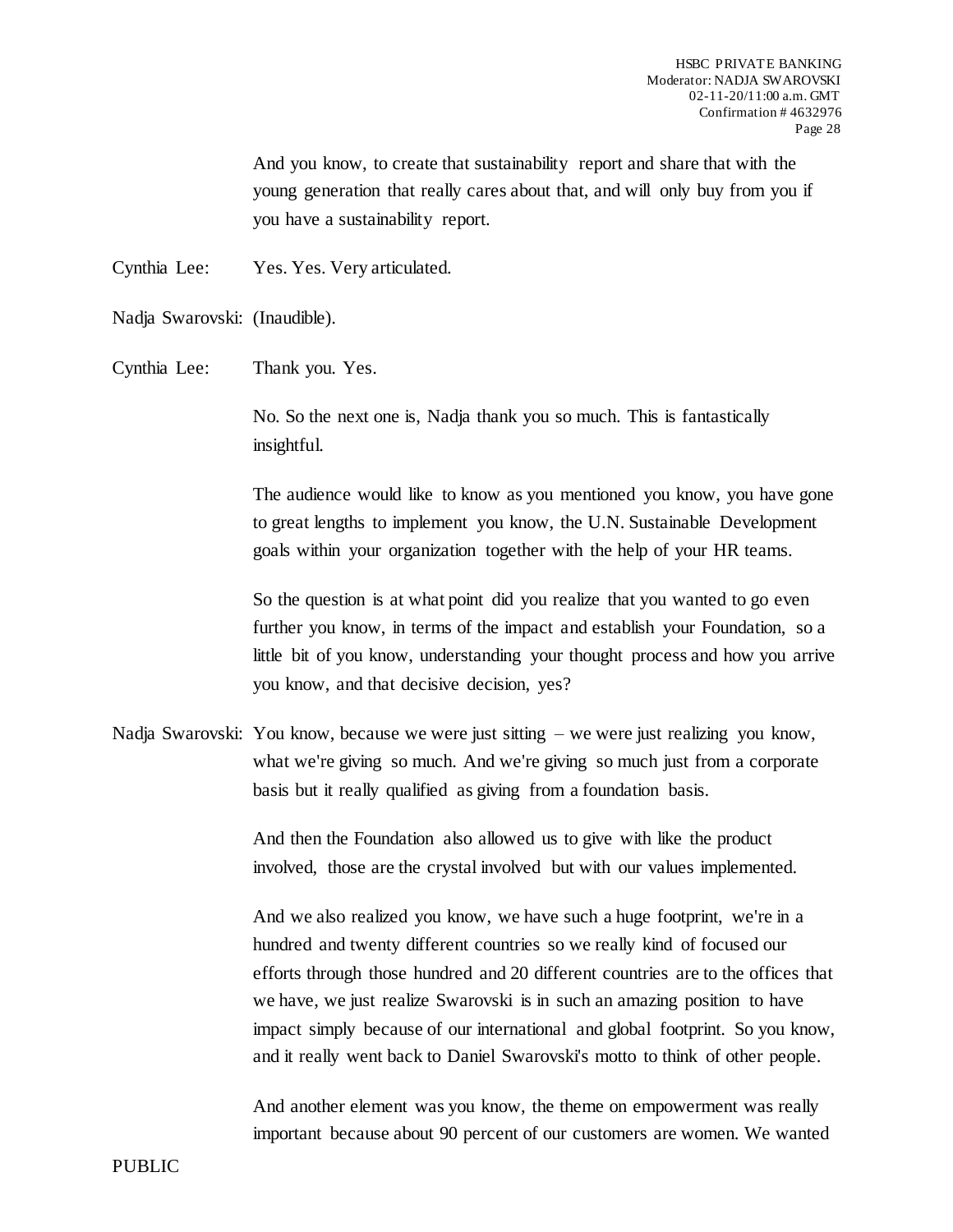to show our customers that we care about them by supporting organizations that relate to them.

So the first three organizations we supported also were breast-cancer related you know, health-related and I just think that's so important for the customer to know that you're going beyond providing product to them, actually also supporting causes that matter to them.

And then also in the Foundation, we support countries where we have manufacturing plants. So for example we have manufacturing plants in Thailand and in Vietnam, so the Waterschool have active programs in those countries.

Also in India, you know, we have the manufacturing plant in India where we do all our pearls so ...

Cynthia Lee: Yes, yes.

Nadja Swarovski: ... that kind of already was a guiding light, how do we – where do we focus because you have the whole world to deal with you know, and so naturally it was these emerging countries. But then we thought, well wait a minute, look at North America. They're dealing with such (inaudible) so there's a little Waterschool program by the Mississippi River.

> So you know, it's really – it was developed with the customer in mind. And you know, there is a really – there's a thread connecting the Foundation with the business. Of course you have to always make sure the Foundation – or the business doesn't take advantage of the Foundation and vice versa so that you have the separation. but from a philosophical and value-base point of view, they are connected.

So it was – the Foundation was a vehicle of Swarovski's values, if you know ...

Cynthia Lee: Yes. Yes.

In connecting back to the business, yes.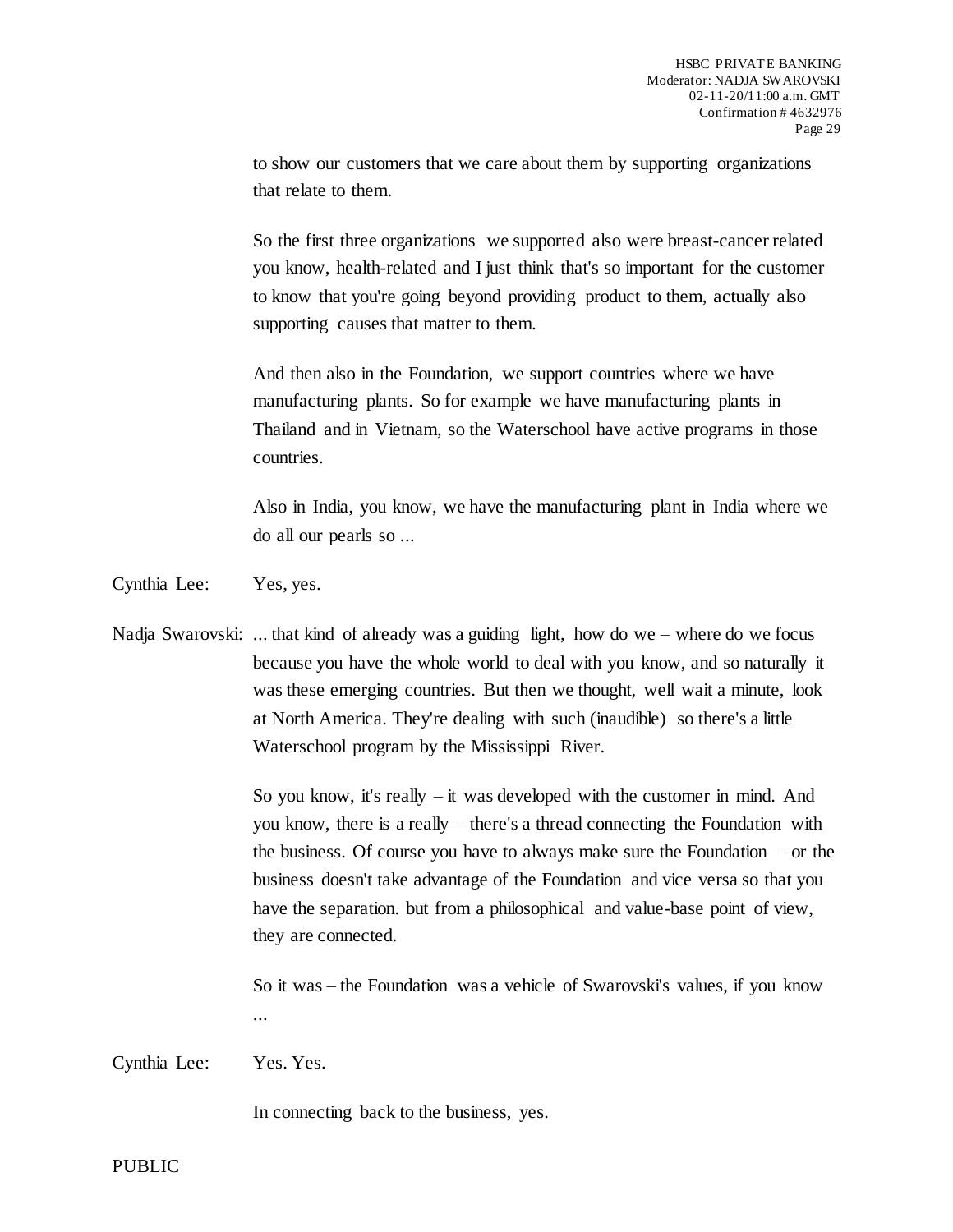Nadja Swarovski: Exactly.

Cynthia Lee: Absolutely. Yes.

So we have a couple of questions, I had Nadja about you know, working in a family business, so my suggestion is let me combine you know, because I think they are a lot in the line, so I'll just combine them you know, for the benefit of the audience as well.

So people are you know, very excited about presentations but they also wanted to understand you know, from your perspective or from your personal experience, whether you feel there is any difference in terms of working for a family business and obviously you know, working for you know, a non-family you know, employer so that's the first part of the question?

In the second part is, someone is usually you know, curious about the – about the fact that you know, what your career might be like you know, and you – and you decided not to go back and join the you know, the family business so along the lines of you know, tips that you can share in terms of you know, differences working for a family ...

Nadja Swarovski: Yes.

- Cynthia Lee: ... you know, versus working outside and what things might transpire into, yes?
- Nadja Swarovski: Yes, yes. Absolutely. No. A huge difference you know, because I mean on one hand if you are that professional and you work in a non-family business, you are that professional.

What I was amazed about is when I started to work in the family business, I was as I mentioned earlier that little girl, that's the (uncle's girl). I'm still the cousin, you know, and actually I am an employee of the Company so we need to treat each other like employees so ...

Cynthia Lee: Yes.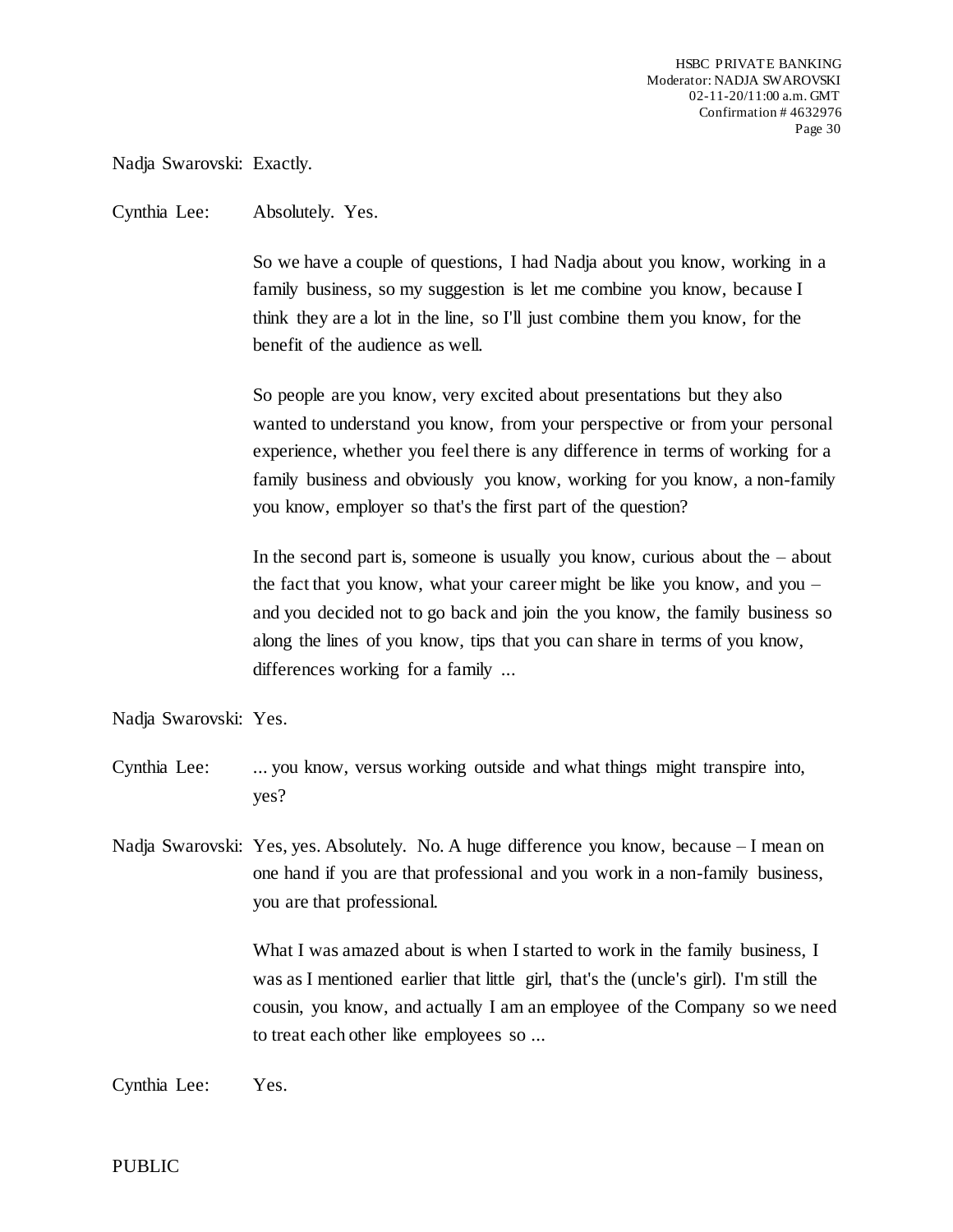Nadja Swarovski: ... that is the one thing that you know, again back  $-I'm$  sure that's  $-$  simply how we might help your clients also just to be totally professional.

> That's sometimes what comes in the way a family business, you know, the lack of professional approach towards each other because it's too familial. And I think it's really important in family business to almost – to really address that topic and have some rules of engagement.

> And you know, for me it was very interesting because I wanted to always study Gemmology and I didn't study Gemmology but then my father said, "No, no. You have to," you know, "can you please consider looking at the crystal business," so you know, let's see what we can do here because this looks great.

And again I found my passion within it. You know, I made it relevant to me or brought what I could contribute to the business.

But no, and I think also if you're in a multi-generational business, obviously the business will of grown. You also working with non-family members so I think it's super important to really take that role of an employee and be exactly like the employer, so have the same rights – enjoy the same rights but also be treated the same way.

Cynthia Lee: Yes. Yes.

Well we all know it is always hard you know, when you're dad is also you know, your boss, we have that saying, and you don't know you know, what we should be doing in terms of discussing you know, business matters at dinner table, you know, we should be discussing family matters you know, at boardroom tables so you know, it is always not easy I think you know, for anyone in the family business ...

Nadja Swarovski: Absolutely.

Cynthia Lee: ...to draw the line.

Nadja Swarovski: No. I ...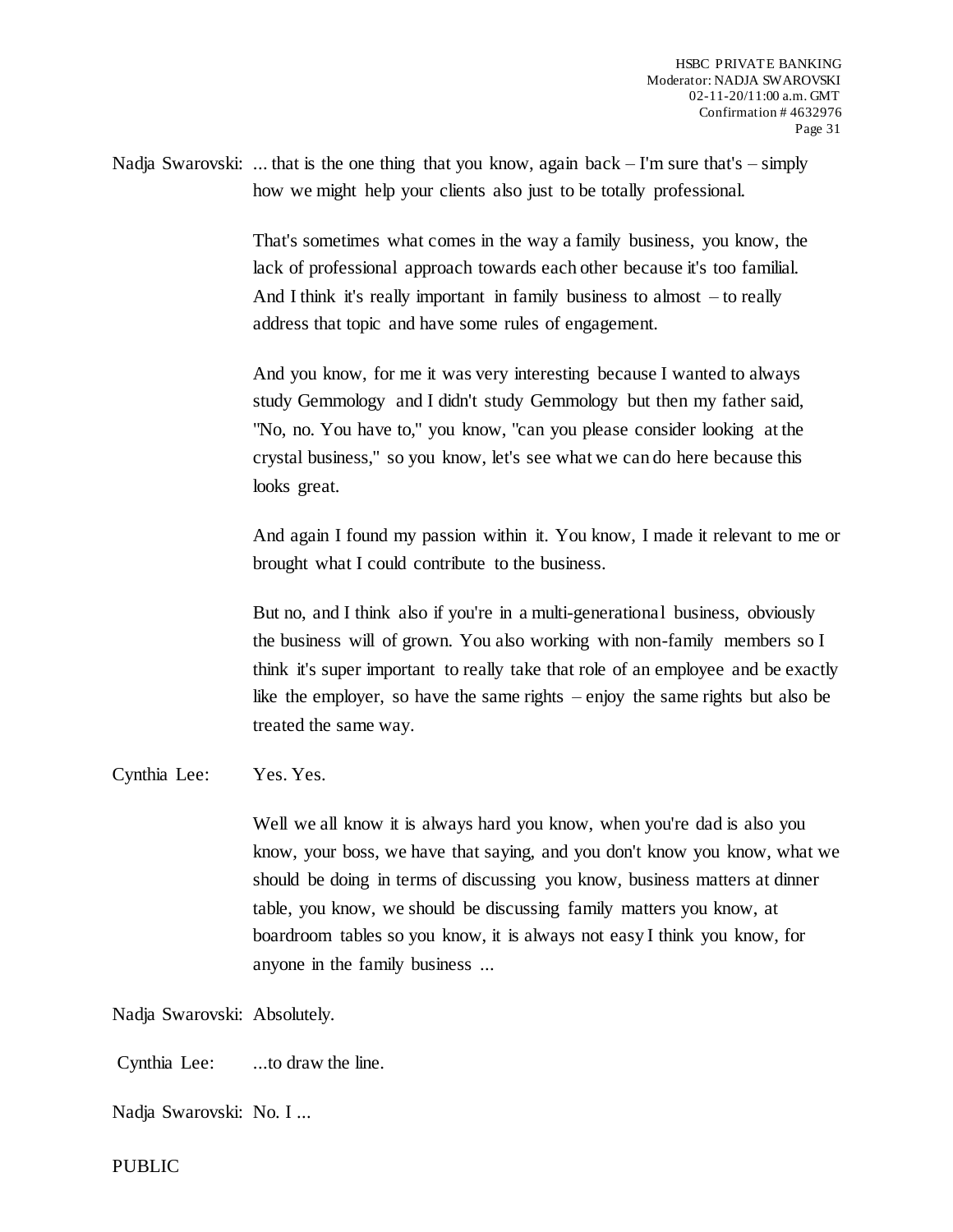Cynthia Lee: Yes.

Nadja Swarovski: ... think those rules and regulations are really important. Sometimes as family you don't do that, like you would do it as an employee or you know, with your team but actually families need to have kind of rules and regulations.

> And my husband's very good at giving me the rules and regulations, no talk about business at dinner, OK.

You know, it's horrible when ...

Cynthia Lee: (Inaudible) ...

Nadja Swarovski: ... (inaudible) together with my parents and my husband, my father now starts talking about business and my you know, mother and my husband have to talk about other things, it's horrible (and not right).

(Inaudible).

Cynthia Lee: (Inaudible) (helpful).

Well, in the interest of time because you know, I think we're running out of time but  $I$  – for all those audience you know, any follow-up questions that you want us to pass on you know, just send it to us and we'll ensure that will be able to get that to Nadja and if you know, if appropriate you know, we'll get back to you, you know, with a feedback.

So with that, may pass it back to Jacky, yes.

And ...

Jackie Mau: Thank ...

Cynthia Lee: ... thank you so much.

Jackie Mau: ... you, Cynthia.

Cynthia Lee: Yes.